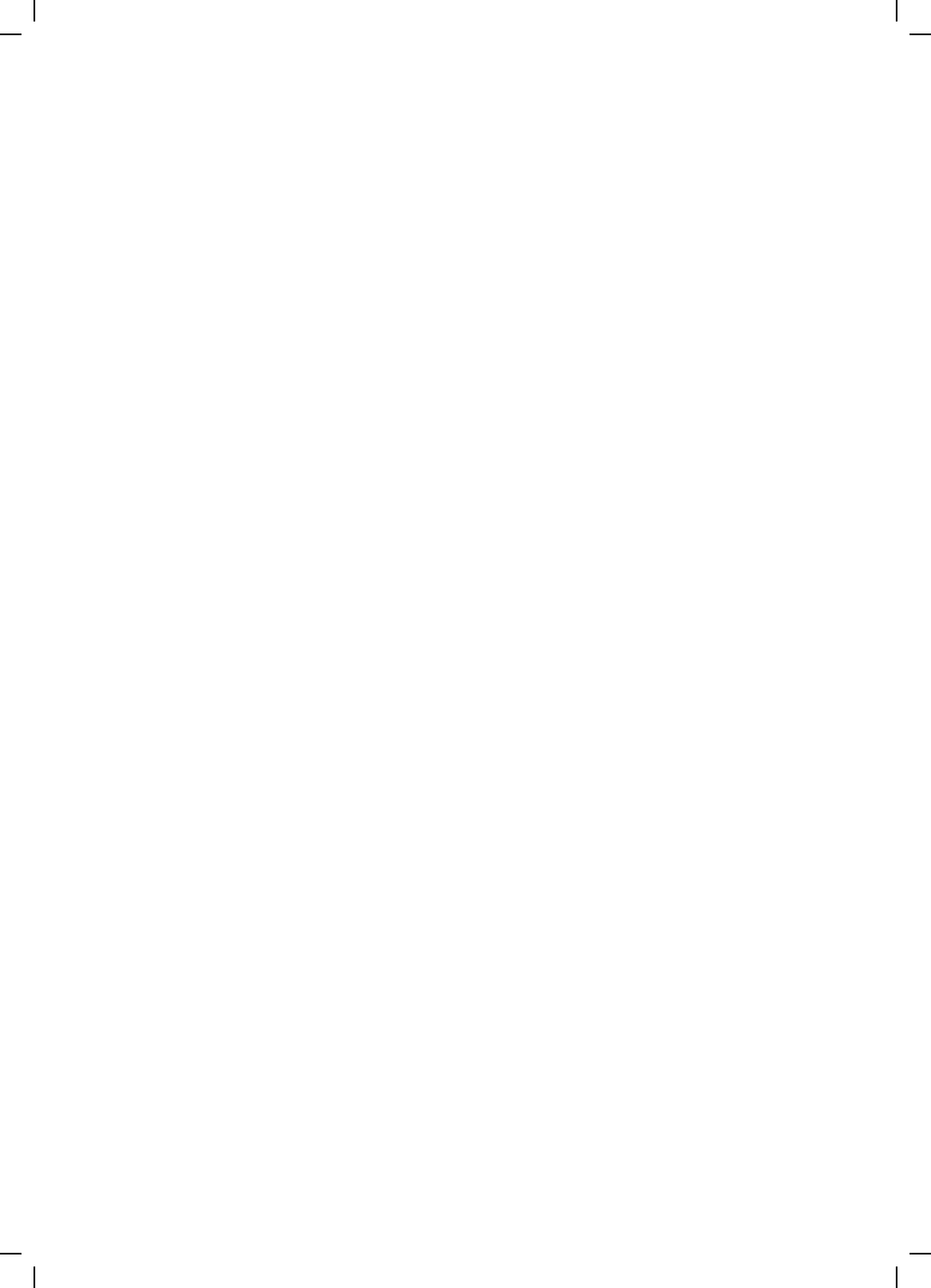

# Code of Practice on Armed Policing and Police use of Less Lethal Weapons

Presented to Parliament pursuant to Section 39A(5) of the Police Act 1996, as amended by Section 124 of the Anti-social Behaviour, Crime and Policing Act 2014

January 2020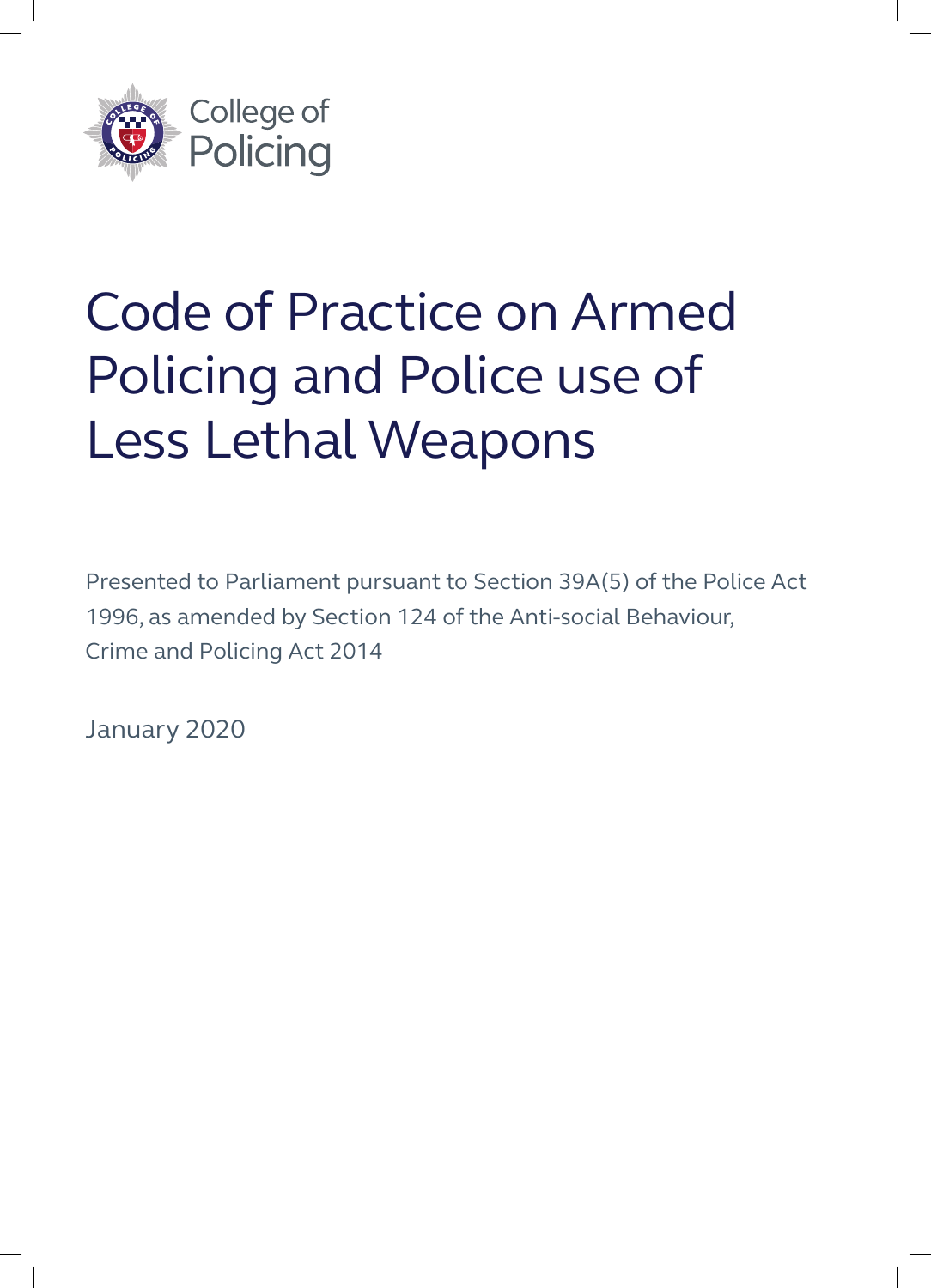## **OGL**

© Crown copyright 2020

This publication is licensed under the terms of the Open Government Licence v3.0 except where otherwise stated. To view this licence, visit nationalarchives. gov.uk/doc/open-government-licence/version/3.

Where we have identified any third party copyright information you will need to obtain permission from the copyright holders concerned.

This publication is available at www.gov.uk/official-documents.

Any enquiries regarding this publication should be sent to us at contactus@ college.pnn.police.uk.

ISBN 978-1-5286-1724-6

CCS0120853800 01/20

Printed on paper containing 75% recycled fibre content minimum

Printed in the UK by the APS Group on behalf of the Controller of Her Majesty's Stationery Office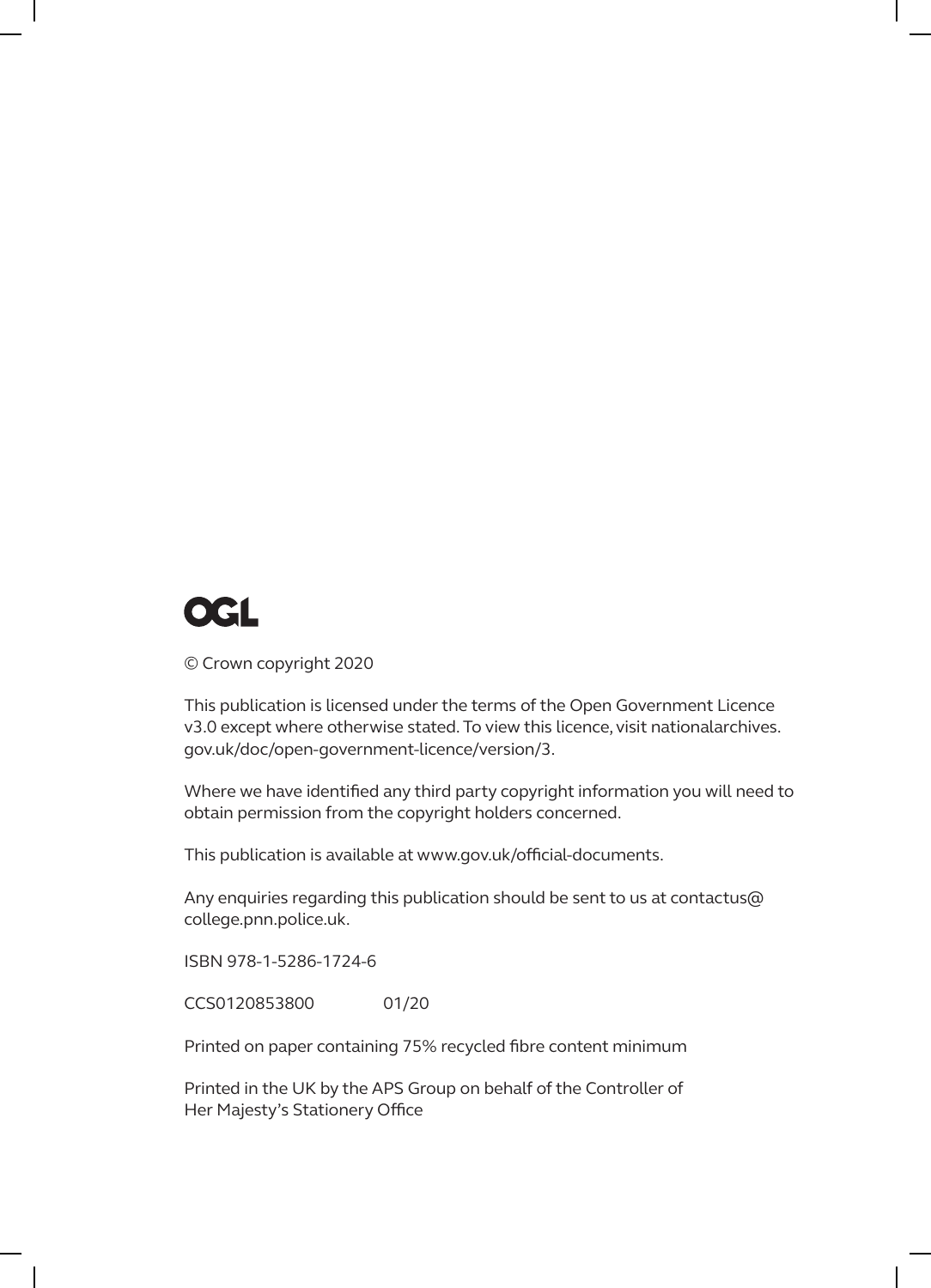### **Contents**

| 1            |     | <b>Introduction</b>                                                                            | 7               |
|--------------|-----|------------------------------------------------------------------------------------------------|-----------------|
|              | 1.1 | Purpose of the code                                                                            | 7               |
|              | 1.2 | Statutory basis of the code                                                                    | 7               |
|              | 1.3 | Use of force by police officers                                                                | 8               |
|              | 1.4 | Law relating to the use of force                                                               | 10              |
|              | 1.5 | Use of force and transparency                                                                  | 10              |
|              | 1.6 | Secretary of State powers to prohibit or approve police forces to use                          |                 |
|              |     | specified equipment                                                                            | 10              |
| $\mathbf{2}$ |     | Scope and status of this code                                                                  | 11              |
|              | 2.1 | Weapons and munitions covered by this code                                                     | 11              |
|              | 2.2 | Relationship of the code to other guidance                                                     | 12 <sup>2</sup> |
|              | 2.3 | Role of HM Inspectorate of Constabulary and Fire and Rescue Services                           | 12 <sup>°</sup> |
|              | 2.4 | Applicability of code                                                                          | 12              |
| 3            |     | <b>Responsibilities of chief officers</b>                                                      | 13              |
|              | 3.1 | Armed policing and less lethal weapons portfolio holder                                        | 13              |
|              | 3.2 | Armed policing strategic threat and risk assessment (APSTRA)                                   | 13              |
|              | 3.3 | Authorisation procedures for operational deployment of weapons                                 |                 |
|              |     | covered by this code                                                                           | 14              |
|              | 3.4 | Communication with police and crime commissioners (or equivalent)                              |                 |
|              |     | community engagement and impact                                                                | 15              |
| 4            |     | Procedures for the selection and acquisition of firearms,                                      |                 |
|              |     | ammunition and specialist munitions                                                            | 16              |
|              |     |                                                                                                |                 |
|              | 4.1 | Selection and acquisition of weapons                                                           | 16              |
|              | 4.2 | Development of new firearms, munitions and specialist munitions                                | 16              |
|              | 4.3 | Availability of approved firearms, ammunitions and specialist munitions                        | 17              |
|              | 4.4 | Issue of weapons to competent officers                                                         | 17              |
|              | 4.5 | Approval of specialist munitions                                                               | 17              |
| 5            |     | Development and the approval of less lethal weapons by                                         |                 |
|              |     | the Home Office                                                                                | 18              |
|              | 5.1 |                                                                                                | 18              |
|              |     | Strategic principles<br>5.2 The process for Home Office approval of less lethal weapon systems | 19              |
|              | 5.3 | The acquisition and use of less lethal weapons                                                 | 20              |
| 6            |     |                                                                                                | 21              |
|              | 6.1 | Selection, training and accreditation of officers<br>Chief firearms instructor                 | 21              |
|              | 6.2 | Selection, training and maintaining competence                                                 | 21              |
|              | 6.3 | Record keeping                                                                                 | 21              |
|              | 6.4 | Training to common national standards                                                          | 22              |
|              | 6.5 | Joint training and exercising                                                                  | 22              |
|              | 6.6 | Development of curriculum                                                                      | 22              |
|              | 6.7 | Development and approval of new tactics                                                        | 22              |
|              | 6.8 | Awareness training on armed policing and less lethal weapons                                   | 22              |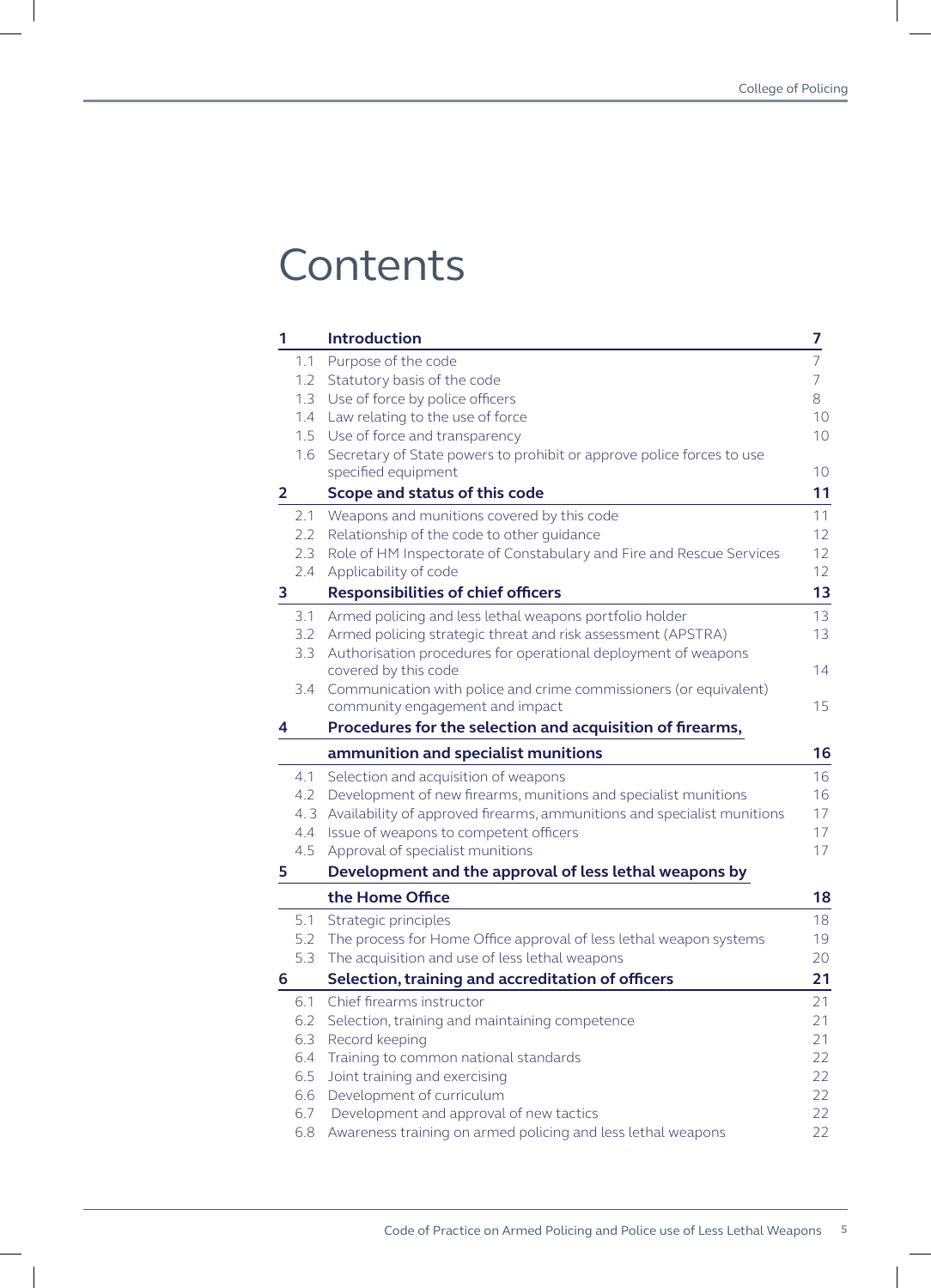|   |     | <b>Post-deployment procedures</b>                               | 23 |
|---|-----|-----------------------------------------------------------------|----|
|   | 7.1 | Accountability                                                  | 23 |
|   |     | 7.2 Post-incident investigations                                | 23 |
|   | 7.3 | Role of Independent Investigatory Authority                     | 25 |
|   |     | 7.4 Community impact                                            | 25 |
| 8 |     | <b>Promulgation of learning</b>                                 | 26 |
|   | 8.1 | Promulgation of good practice                                   | 26 |
|   |     | 8.2 Safety critical incidents in training                       | 26 |
| 9 |     | Maintenance, storage and accounting of weapons and munitions 27 |    |
|   | 9.1 | Procedures                                                      | 27 |
|   | 9.2 | Fault reporting                                                 | 27 |
|   | 9.3 | Storage                                                         | 27 |
|   |     | 9.4 Auditing and accounting                                     | 27 |

 $\overline{\phantom{a}}$ 

 $\overline{\phantom{a}}$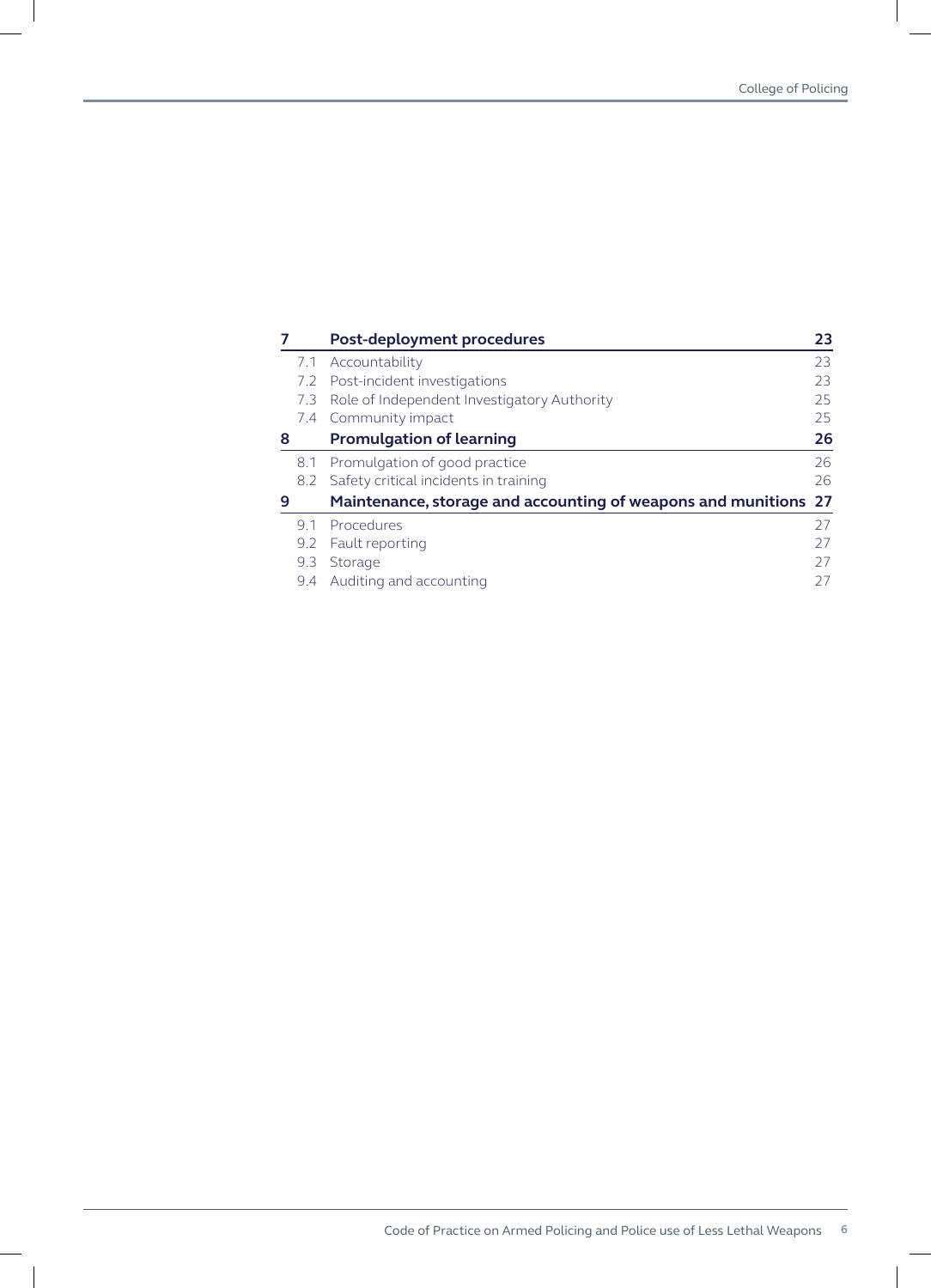# **1** Introduction

#### 1.1 Purpose of the code

- 1.1.1 The purpose of this code is to:
	- $\Box$  set out the responsibilities of the chief officer in relation to armed policing and less lethal weapons (**section 3**)
	- **n** set out the basic principles in relation to the selection, evaluation, approval, authorisation, acquisition and use of firearms, specialist munitions and less lethal weapons by police
	- set out the manner in which those principles are implemented within the police service
	- **n** provide a statement on standards of competence, accreditation and operational practice relating to armed policing and less lethal weapons
	- **n** ensure that observance of these principles, and the standards for implementation, results in a systematic programme of continuous development of police policy, practice and capability
	- promote compatibility of operating procedures for such weapons to support procedures for evaluation and maintaining standards of competence, and to support operations involving officers drawn from more than one force
	- **n** foster the identification and promulgation of good practice, and encourage and support the continuing development and improvement of police responses to the requirement identified in the armed policing strategic threat and risk assessment (APSTRA), (refer to **section 3.2**).

#### 1.2 Statutory basis of the code

- 1.2.1 This code of practice comes into effect on 14 January 2020 and replaces the Code of Practice on Police Use of Firearms and Less Lethal Weapons published November 2003.
- 1.2.2 This code of practice has been issued by the College of Policing with the approval of the Secretary of State for the Home Department. It is made under section 39A of the Police Act 1996, which allows the College of Policing, with the approval of the Secretary of State, to issue codes of practice relating to the discharge of their functions by chief officers of police if the College of Policing considers that: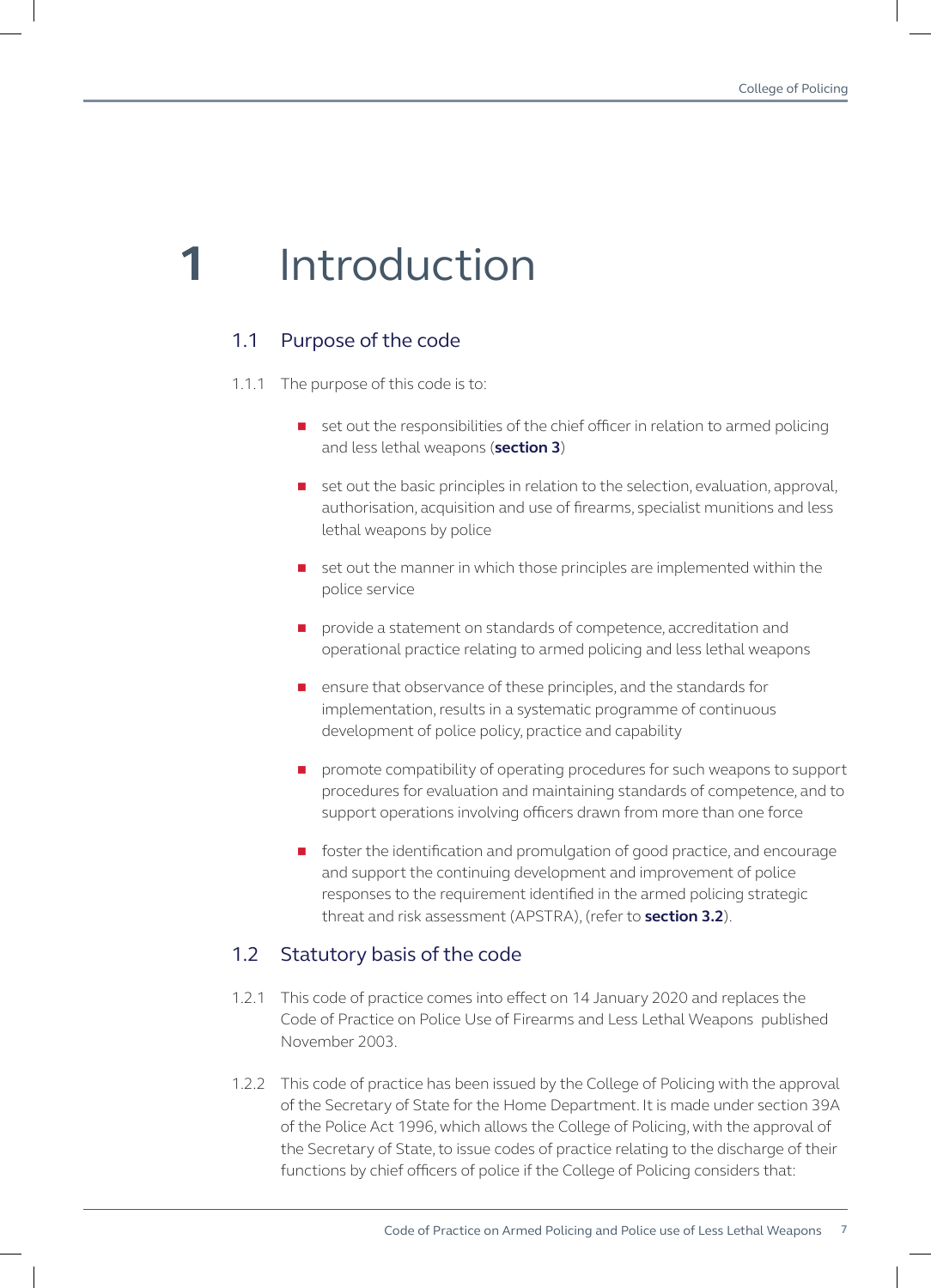- it is necessary to do so in order to promote the efficiency and effectiveness of police forces generally
- it is necessary to do so in order to facilitate the carrying out by members of any two or more police forces of joint or coordinated operations, or
- $\blacksquare$  it is for any other reason in the national interest to do so.
- 1.2.3 It applies directly to the police forces maintained for the police areas of England and Wales defined in section 1 of the Police Act 1996 (or as defined in any subsequent legislation).
- 1.2.4 It applies particularly to chief officers in the discharge of their duties.
- 1.2.5 It is available for adoption by non-Home Office police forces and agencies<sup>1</sup> in England and Wales and by other jurisdictions within the United Kingdom.
- 1.2.6 The Code should be used in conjunction with the Authorised Professional Practice for Armed Policing<sup>2</sup> (APP-AP) issued by the College of Policing and other relevant guidance.
- 1.2.7 In discharging any function to which a code of practice issued under section 39A relates, a chief officer of police must have regard to the code.

#### 1.3 Use of force by police officers

1.3.1 The British model of 'policing by consent' is based on the principle that the power of the police comes from the common consent of the public, as opposed to the power of the state. The police service in England and Wales has long been generally unarmed. The use of firearms by the police should always be a last resort, considered only where there is a serious risk to public or police safety. However, where an operational need arises, authorised firearms officers should be available to be deployed.

<sup>1</sup>Non-Home Office police forces may include Police Service of Northern Ireland (PSNI), Police Scotland, British Transport Police (BTP), Ministry of Defence Police and Civil Nuclear Constabulary (CNC). Agencies may include the National Crime Agency and HM Prison and Probation Service. 2https://www.app.college.police.uk/app-content/armed-policing/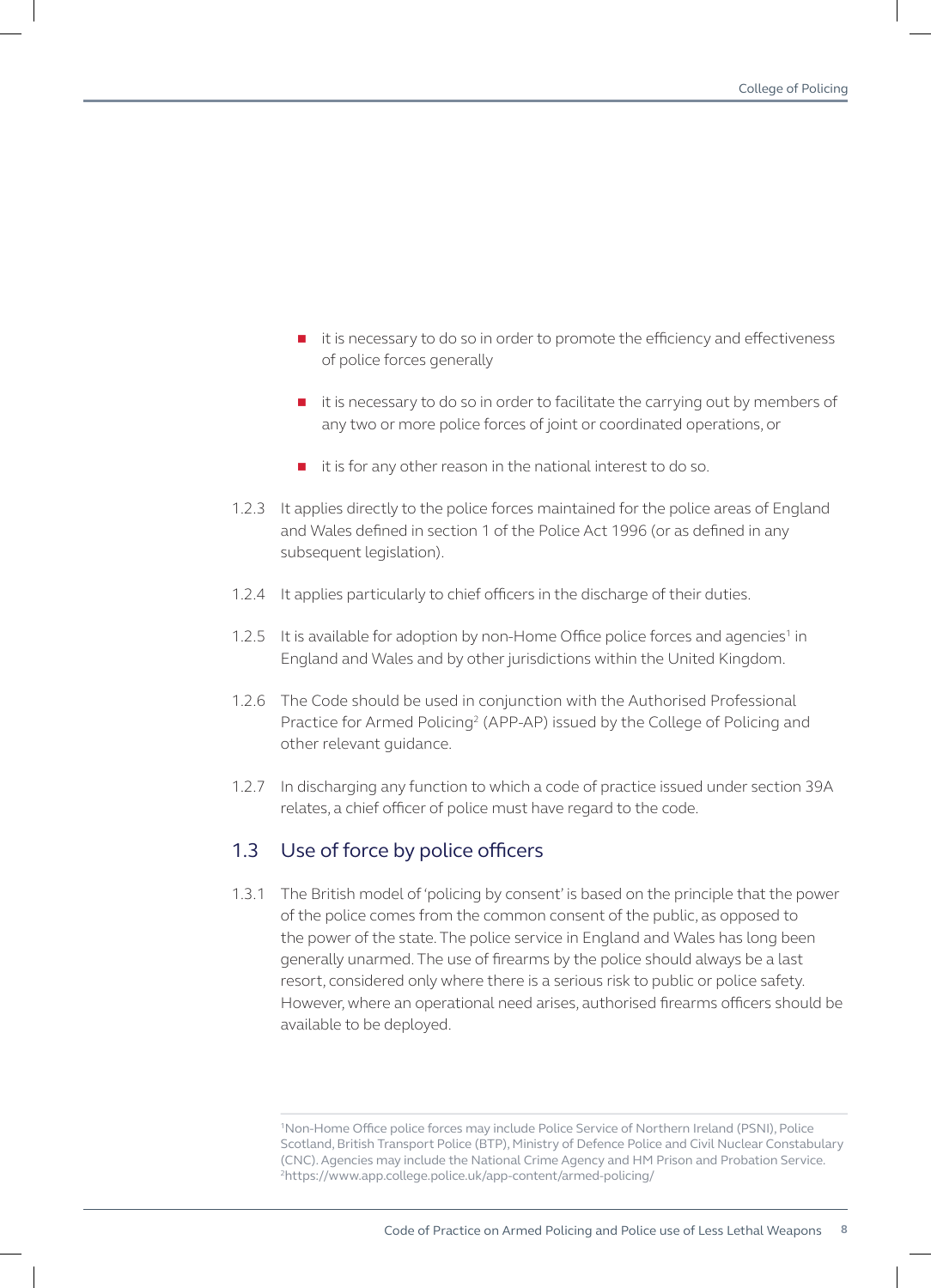1.3.2 When police are required to use force to achieve a lawful objective (eg making a lawful arrest, acting in self-defence or protecting others) all force used must be reasonable in the circumstances. If the force used is not reasonable and proportionate, the officer is open to criminal or misconduct proceedings. It may also constitute a violation of the human rights of the person against whom the force was used.

#### United Nations' basic principles on the use of force and firearms by law enforcement officials

1.3.3 According to the **[UN basic principles](https://www.ohchr.org/EN/ProfessionalInterest/Pages/UseOfForceAndFirearms.aspx)** on the use of force and firearms by law enforcement officials:

> "Governments and law enforcement agencies shall adopt and implement rules and regulations on the use of force and firearms against persons by law enforcement officials. In developing such rules and regulations, governments and law enforcement agencies shall keep the ethical issues associated with the use of force and firearms constantly under review."

> "Governments and law enforcement agencies should equip law enforcement officials with various types of weapons and ammunition to allow for a differentiated use of force and firearms. These should include the development of non-lethal incapacitating weapons for use in appropriate situations."

> "The development and deployment of non-lethal incapacitating weapons should be carefully evaluated in order to minimise the risk of endangering uninvolved persons, and the use of such weapons should be carefully controlled."

"Law enforcement officials, in carrying out their duty, shall, as far as possible, apply non-violent means before resorting to the use of force and firearms. They may use force and firearms only if other means remain ineffective or without any promise of achieving the intended result."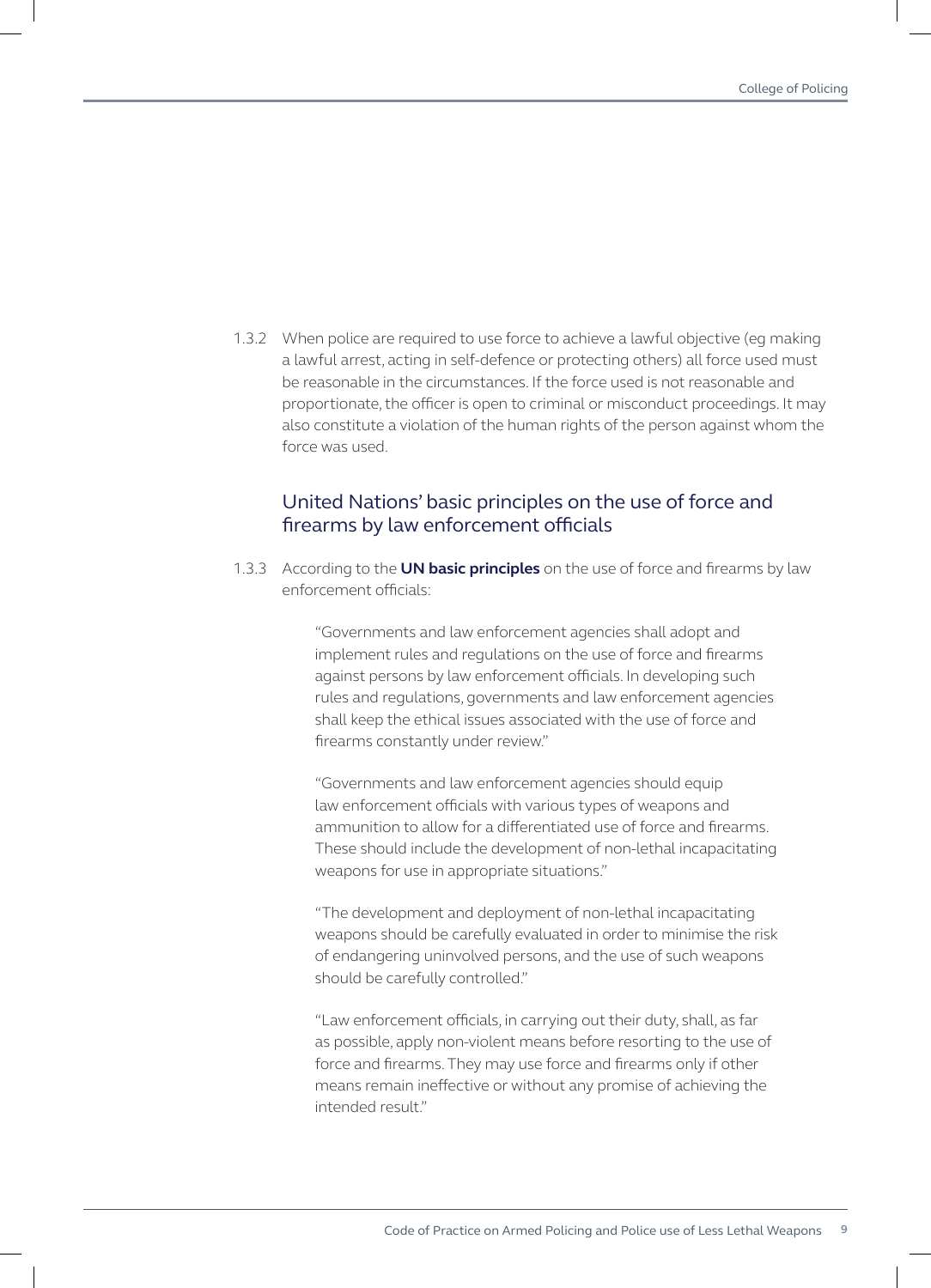#### 1.4 Law relating to the use of force

1.4.1 This code applies within the framework of law governing the use of force by the police, which forms part of the general law of England and Wales - the relevant parts of which are summarised within the APP-AP.

#### 1.5 Use of force and transparency

- 1.5.1 In the interests of accountability and transparency the APP-AP is publicly available.
- 1.5.2 In the interests of ensuring transparency in how police officers use force, from April 2017 police forces began to record and publish a range of data each time force is used. Data collected includes the reason force was used, injury data, the type of force used, the gender, ethnicity and age of the subject involved, and the location and outcome of the incident.
- 1.5.3 Police forces should analyse operational use of force data to build an evidence base to learning which can be reflected in the development of policy, training and tactics to improve safety for all. Particular attention should be given to data and information relating to those individuals and groups identified as most vulnerable.
- 1.5.4 Data is provided to the Home Office as part of the annual data requirement and published annually.

#### 1.6 Secretary of State powers to prohibit or approve police forces to use specified equipment

- 1.6.1 The Secretary of State may, using the powers under sections 53 and 53A of the Police Act 1996 (as amended by the Police Reform Act 2002), prohibit police forces from, or approve police forces to, use specified equipment. These powers may only be used:
	- **n** if considered necessary by the Secretary of State to promote the efficiency or effectiveness of the police force
	- n following consultation with representatives of the interests of chief officers, PCCs and any others whose advice is considered necessary
	- $\blacksquare$  if the text of the regulation has been prepared or approved by the College of Policing.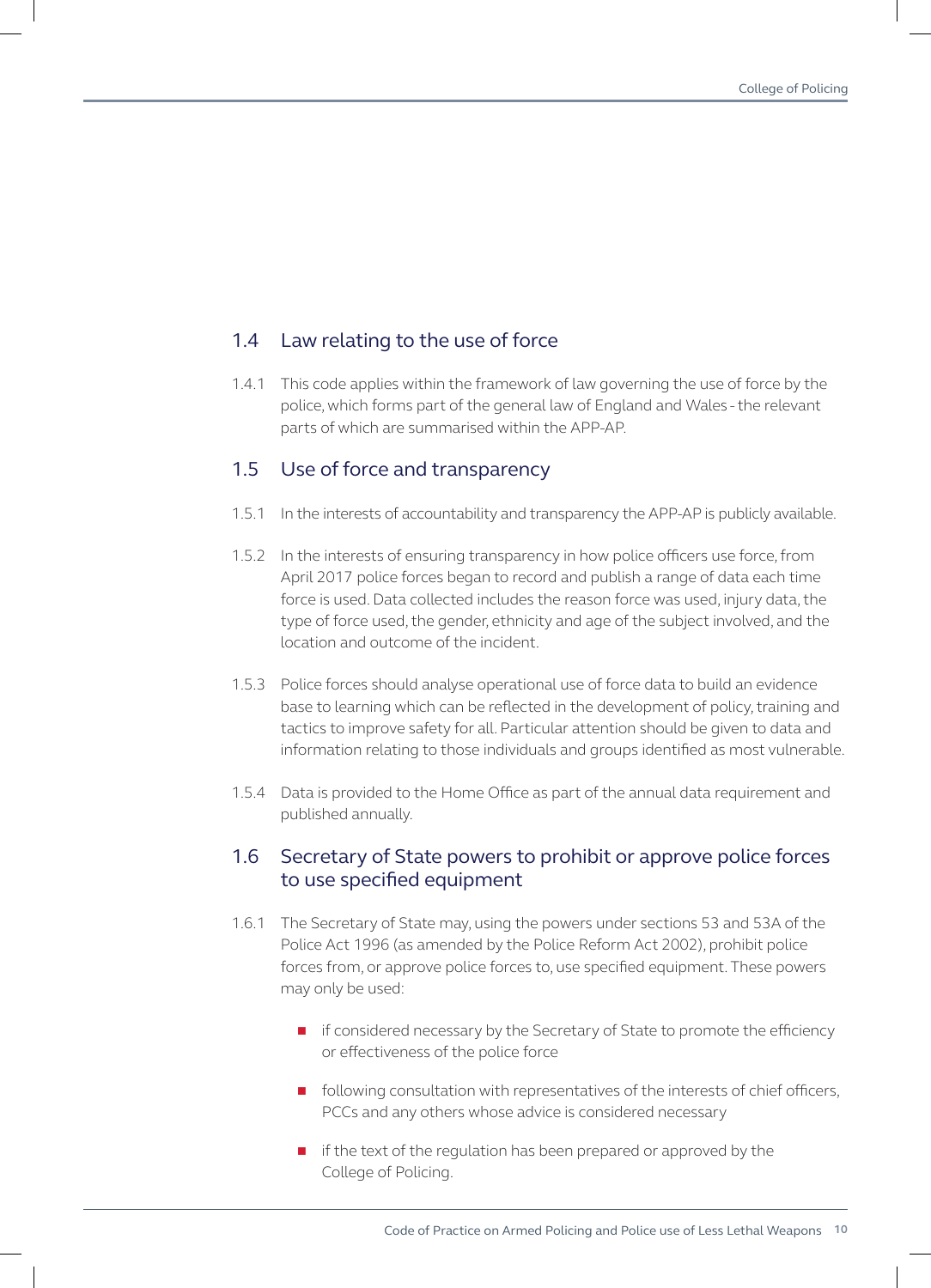# **2** Scope and status of this code

#### 2.1 Weapons and munitions covered by this code

2.1.1 This code applies to any firearms, specialist munitions and less lethal weapons available for deployment within police forces, in the circumstances and framework described within the APP-AP.

**Less lethal weapons are defined as: weapon systems designed to be used by law enforcement directly against an individual or group of individuals to achieve a physical effect in order to mitigate a threat, without substantial risk<sup>3</sup> to the subject of permanent or serious injury, or death. While the actual outcome may, on occasions, be lethal, this outcome is less likely than when conventional firearms are used.** 

As set out in the APP-AP, the less lethal aspect does not derive from the weapon or munitions alone but from the weapon system, and it is this which is assessed by an independent medical advisory body before the system can be approved for use.

**Specialist munitions are defined as: devices or munitions used by law enforcement personnel for the purpose of gaining a tactical advantage. For example, distraction devices or breaching rounds, which are used to facilitate entry to a building.** 

**While not fired or propelled directly at an individual, certain specialist munitions may achieve their intended purpose through a direct physical effect on an individual(s). Where this is the case, they will also require appropriate medical evaluation and must be considered for approval by the Home Office (refer to section 5).**

2.1.2 The range of equipment available for the purposes described at **paragraph 1.3.2** may include not only conventional firearms but also less lethal weapons and specialist munitions which may not necessarily fall within the statutory definition<sup>4</sup> of a firearm. All such weapons will require the appropriate evaluation (refer to **section 5**) prior to use and will only be used by those who have met predefined standards of competence (refer to **section 6**).

<sup>3</sup>The level of risk will be substantially higher if the less lethal weapon is used without adherence to the relevant guidance and training. <sup>4</sup>See 1968 Firearms Act.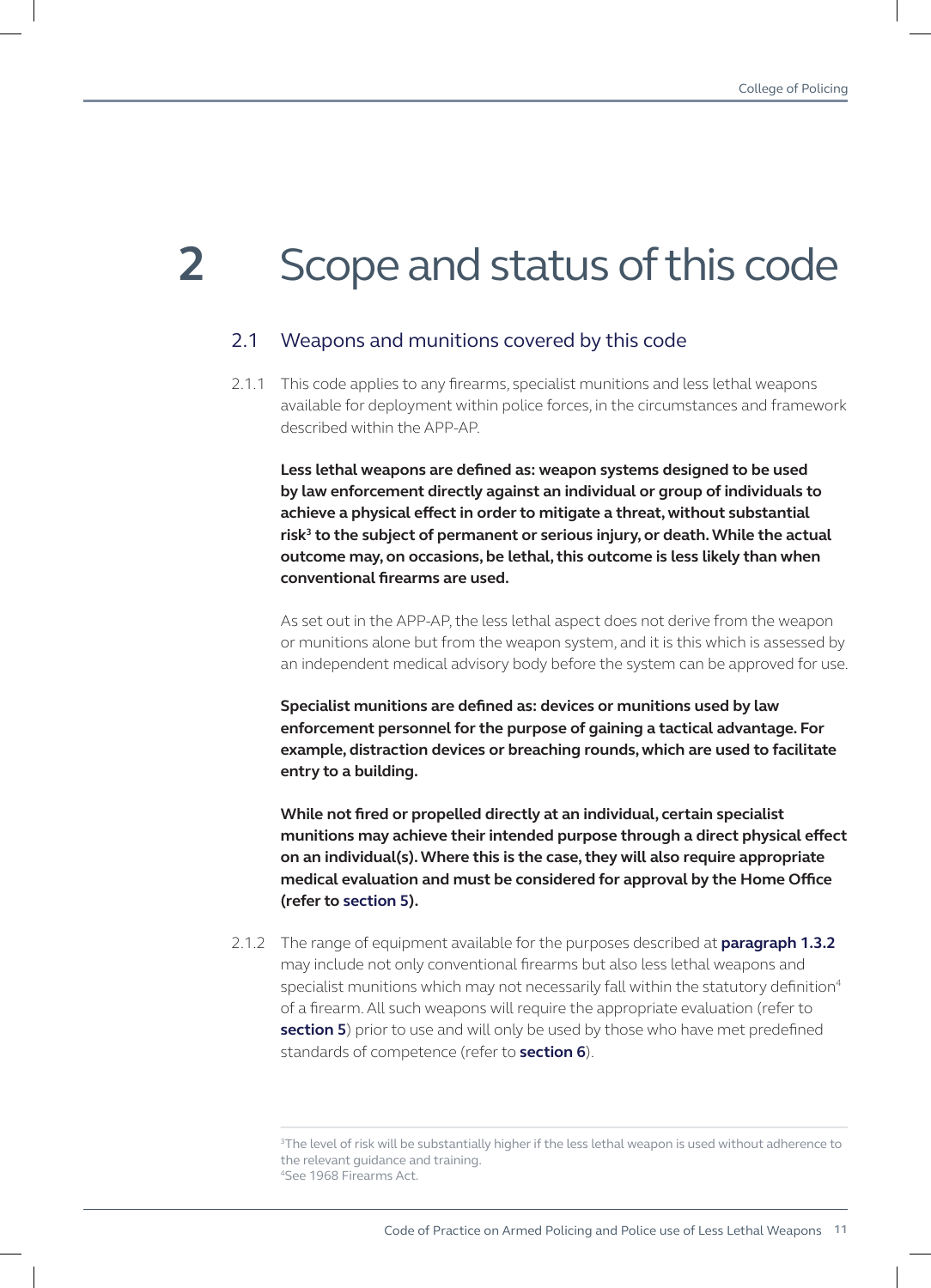- 2.1.3 Weapons and munitions covered by this code currently include all conventional firearms, specialist munitions, conducted energy devices (CEDs), attenuating energy projectiles (AEP) and their delivery systems. The code will also apply to all such weapons available to police forces now or in the future which have been subject to the relevant approval process as described in **section 5**.
- 2.1.4 This code does not apply to personal safety equipment routinely issued to patrol officers for self-defence purposes, such as a baton, sensory irritant spray and restraint equipment. Information about the use of PSE can be found in the **[National Personal Safety Manual](https://www.ohchr.org/EN/ProfessionalInterest/Pages/UseOfForceAndFirearms.aspx)**. This code does not apply to conventional or kinetic equipment used for manual method of entry (MOE).
- 2.1.5 Where there is any doubt whether this code should apply to a firearm, specialist munition or less lethal weapon, it should be referred to the relevant National Police Chiefs' Council (NPCC) leads for armed policing or less lethal weapons and the Home Office for consideration.

#### 2.2 Relationship of the code to other guidance

- 2.2.1 When applying this code, chief officers must take account of:
	- Authorised Professional Practice (APP) issued by the College of Policing.
	- Other relevant quidance, including that issued by the relevant independent investigative authority.

#### 2.3 Role of HM Inspectorate of Constabulary and Fire and Rescue Services

2.3.1 HM Inspectorate of Constabulary and Fire and Rescue Services (HMICFRS) will continue to inspect police forces in regard of their arrangements for armed policing and the use of less lethal weapons.

#### 2.4 Applicability of code

- 2.4.1 The code is directly applicable to law enforcement officers in all 43 Home Office forces. According to the relevant chief officer's wishes, it may also be adopted by:
	- n Ministry of Defence Police, National Crime Agency, British Transport Police and Civil Nuclear Constabulary.
	- n Police forces in devolved administrations, Police Scotland and Police Service of Northern Ireland.

It is applicable whether officers are deployed within the UK or overseas.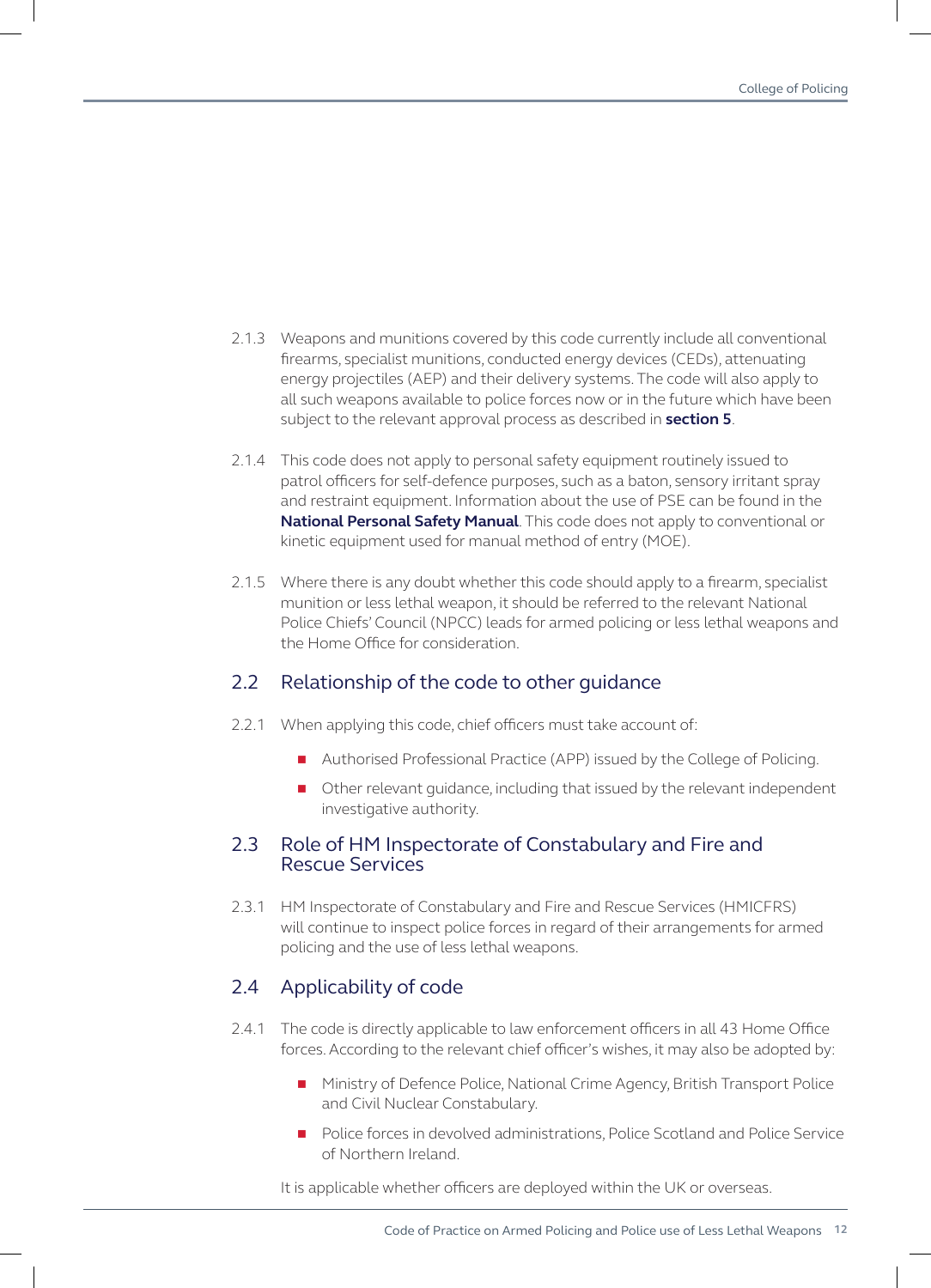# Responsibilities of chief officers

**3**

#### 3.1 Armed policing and less lethal weapons portfolio holder

- 3.1.1 For the purpose of maintaining standards within each force, chief officers should ensure that an officer of at least the rank of assistant chief constable, or equivalent, is nominated to be responsible for:
	- $\blacksquare$  the arrangements for the training of officers to use weapons covered in this code
	- $\blacksquare$  the operational deployment of weapons covered in this code.
- 3.1.2 Where cross-force collaborative arrangements exist for training, there must be a single nominated chief officer with responsibility for these arrangements. Where cross-force collaborative arrangements exist for operational deployment there may be separate nominated chief officers with responsibility for these arrangements. All responsibilities should be clearly defined and documented.

#### 3.2 Armed policing strategic threat and risk assessment (APSTRA)

- 3.2.1 Chief officers are required to assess the capability and capacity required by their force to respond effectively to identified armed policing related threat and risks. These assessments should be used to determine:
	- $\blacksquare$  what types of weapons need to be available within their forces, either from each force's own resources or by agreement with one or more other forces
	- the numbers of officers in their forces required to be trained in the use of such weapons and in providing tactical advice in the use of such weapons, and the numbers and ranks of officers to be trained to command incidents involving such weapons
	- arrangements for the deployment within their forces of weapons and personnel trained to use them.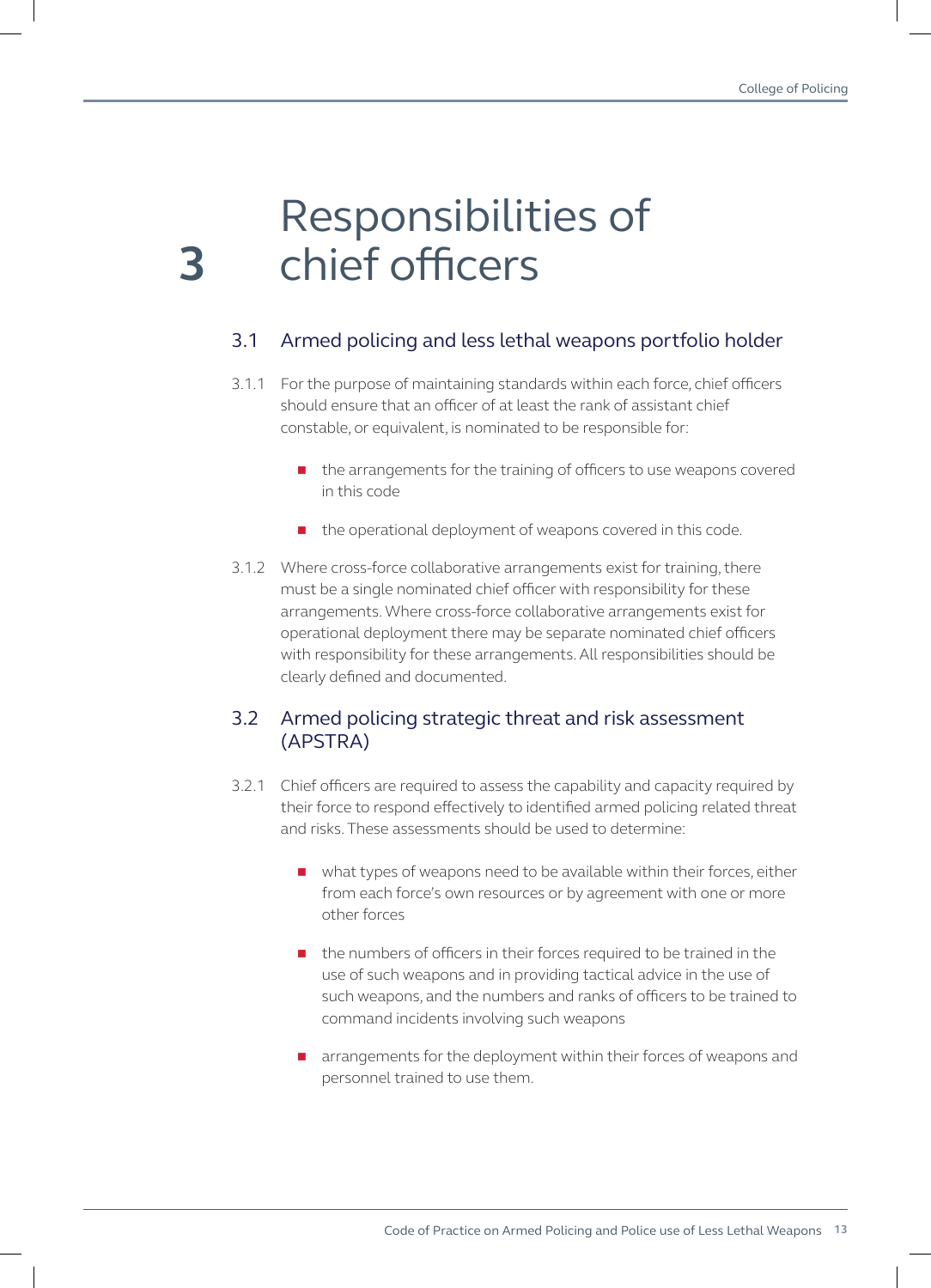- 3.2.2 Chief officers should ensure that known and reasonably foreseeable threats and risks in their police areas, which may be relevant to the use of police firearms and less lethal weapons, are assessed. In establishing the required capability and capacity, the following should be considered:
	- $\Box$  common national standards with regard to identified roles
	- cross-boundary and national interoperability
	- **n** potential obligations under mutual aid arrangements
	- $\blacksquare$  the strategic policing requirement, including national policing capabilities
	- regional and local plans
	- $\blacksquare$  identified good practice
	- $\blacksquare$  recommendations made by policing or external bodies.
- 3.2.3 Each force's APSTRA assessment should be regularly reviewed and updated, at least bi-annually.
- 3.2.4 Guidance on the content and completion of APSTRA is contained within APP-AP.

#### 3.3 Authorisation procedures for operational deployment of weapons covered by this code

- 3.3.1 Chief officers must have documented procedures in place for the authorisation of the operational deployment of firearms, specialist munitions and less lethal weapons in accordance with the APP-AP. Operational deployments may only be authorised by officers who are competent to do so.
- 3.3.2 Chief officers may only authorise less lethal weapons and specialist munitions covered by this code for local operational deployment which have previously been approved for use by UK police forces by the Home Office. The process for Home Office approval is detailed in **section 5**.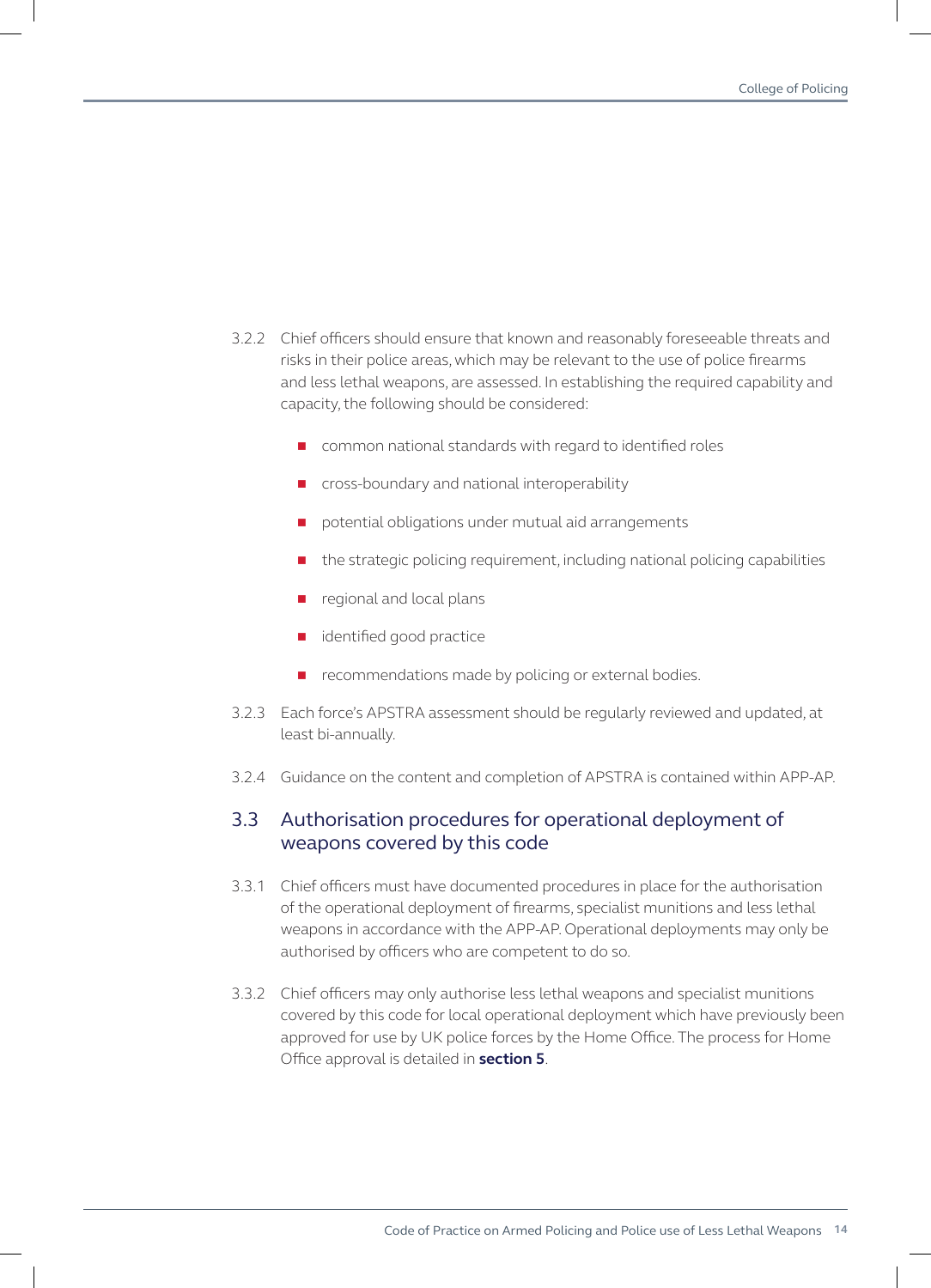#### 3.4 Communication with police and crime commissioners (or equivalent) community engagement and impact

- 3.4.1 Where appropriate, chief officers will provide police and crime commissioners<sup>5</sup> (PCCs) with timely and accurate updates of relevant information in relation to armed policing and less lethal weapons, particularly for significant changes in deployment profile, to allow PCCs to fulfil their duties.
- 3.4.2 Chief officers should ensure that community engagement procedures are in place in relation to armed policing and less lethal weapons, particularly for significant changes in deployment profile.
- 3.4.3 Chief officers should consider the need to provide timely and accurate information to local communities to maintain community confidence and reassurance in police action(s).
- 3.4.4 Where appropriate, chief officers should provide timely and accurate updates of activities to communities.
- 3.4.5 When communicating with the public about an incident involving weapons covered by this code, the following should be considered:
	- a risk of prejudice to possible future legal proceedings
	- **n** future misconduct proceedings
	- n any disclosure of sensitive operational information
	- $\blacksquare$  retaining the confidentiality of aspects of training, tactics and weapons.
- 3.4.6 Due regard should be given to authorised professional practice on engagement and communication, published by the College of Policing.
- 3.4.7 Where appropriate a specific community impact assessment should be conducted. The community impact assessment should be considered at the planning stage, during the operation, and after it. The purpose of such assessment is to determine the needs of communities, taking account of their circumstances and vulnerability, and the potential responses from the community to the planned police operation.

<sup>&</sup>lt;sup>5</sup>Equivalents can include the mayor in major cities or MOPAC in London.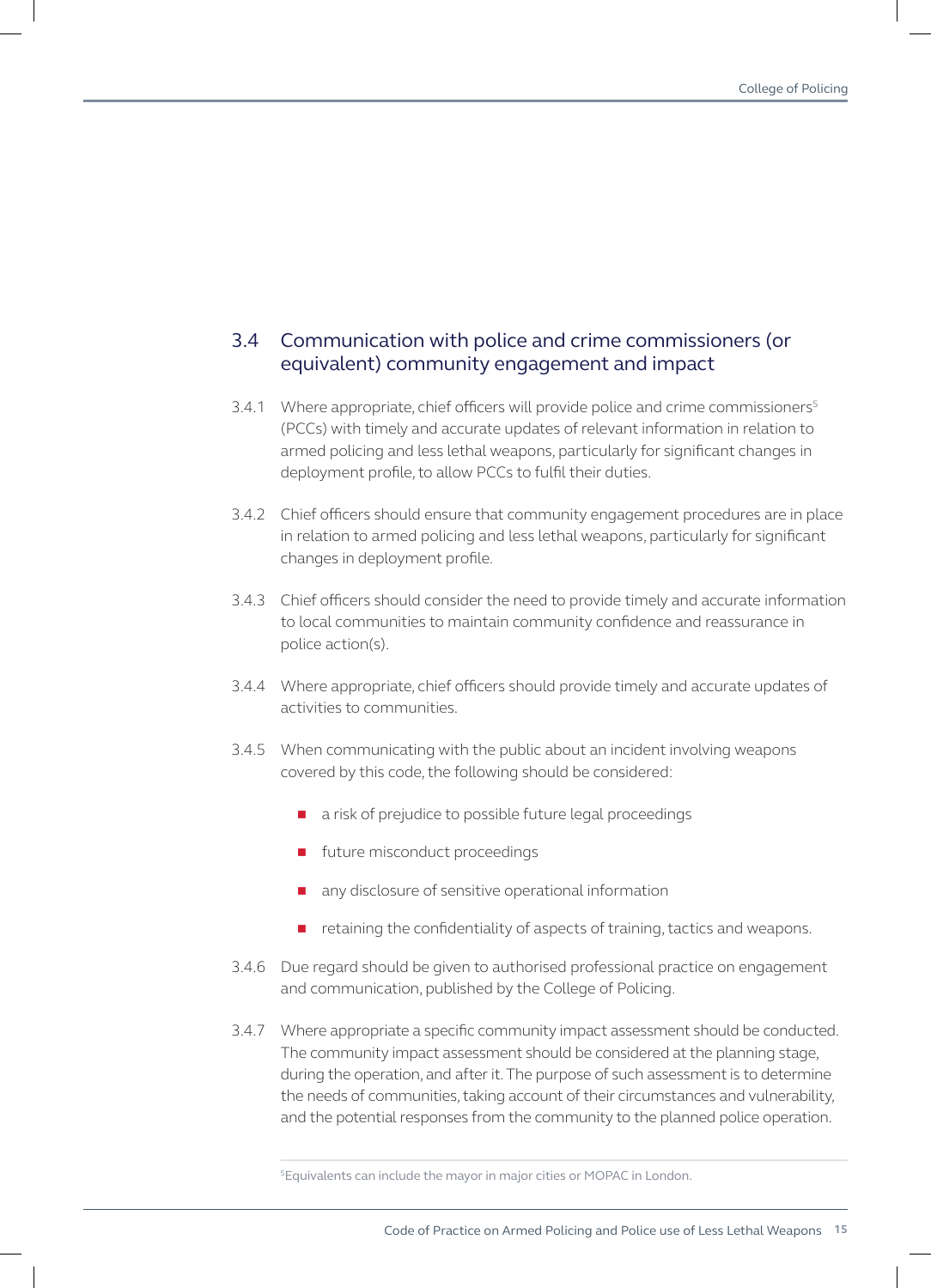## Procedures for the selection and acquisition of firearms, ammunition **4** and specialist munitions

#### 4.1 Selection and acquisition of weapons

- 4.1.1 Chief officers are responsible for the selection and acquisition of firearms and ammunition. The selection of weapons and ammunition must be based on the operational requirement identified by the threat and risk assessment process set out in 3.2. The chief officer must ensure that the weapons selected are evaluated against a documented operational requirement in accordance with this code. This evaluation should be centrally coordinated as per **section 4.2**.
- 4.1.2 Chief officers must have regard to APP-AP, National Police Firearms Training Curriculum (NPFTC) and Government guidance as it relates to the selection of firearms, including their calibre, ammunition and specialist munitions.
- 4.1.3 The selection and acquisition process should take account of procurement best practice principles.. However this should not compromise the need to minimise the risk of serious or permanent injury or death (refer to **section 1.3**). Cross-force collaboration should take place whenever possible to ensure cost savings.
- 4.1.4 Guidance for the selection of ammunition can be found in the APP-AP.

#### 4.2 Development of new firearms, munitions and specialist munitions

- 4.2.1 Chief officers should monitor emerging operational requirements in their forces, and the availability of new weapon systems, which may improve the safety of operations involving weapons. It is important that the continuing development of weapon systems, including their related operating procedures, should be centrally coordinated. This is to ensure that emerging requirements of the police service may be properly identified and met, that weapon systems may be adequately tested and evaluated for police use, and that good practice may be promulgated and adopted within the service.
- 4.2.2 Where a force identifies an operational requirement that is not met by an existing weapon system then they must consult NPCC Armed Policing Lead who can request technical information on the system. Dstl, under direction of the Home Office, provides guidance on the evaluation of weapons and munitions. NPCC centrally coordinates evaluation data.

<sup>6</sup>Formerly Home Office CAST (Centre for Applied Science and Technology) prior to their merger with Dstl in April 2018.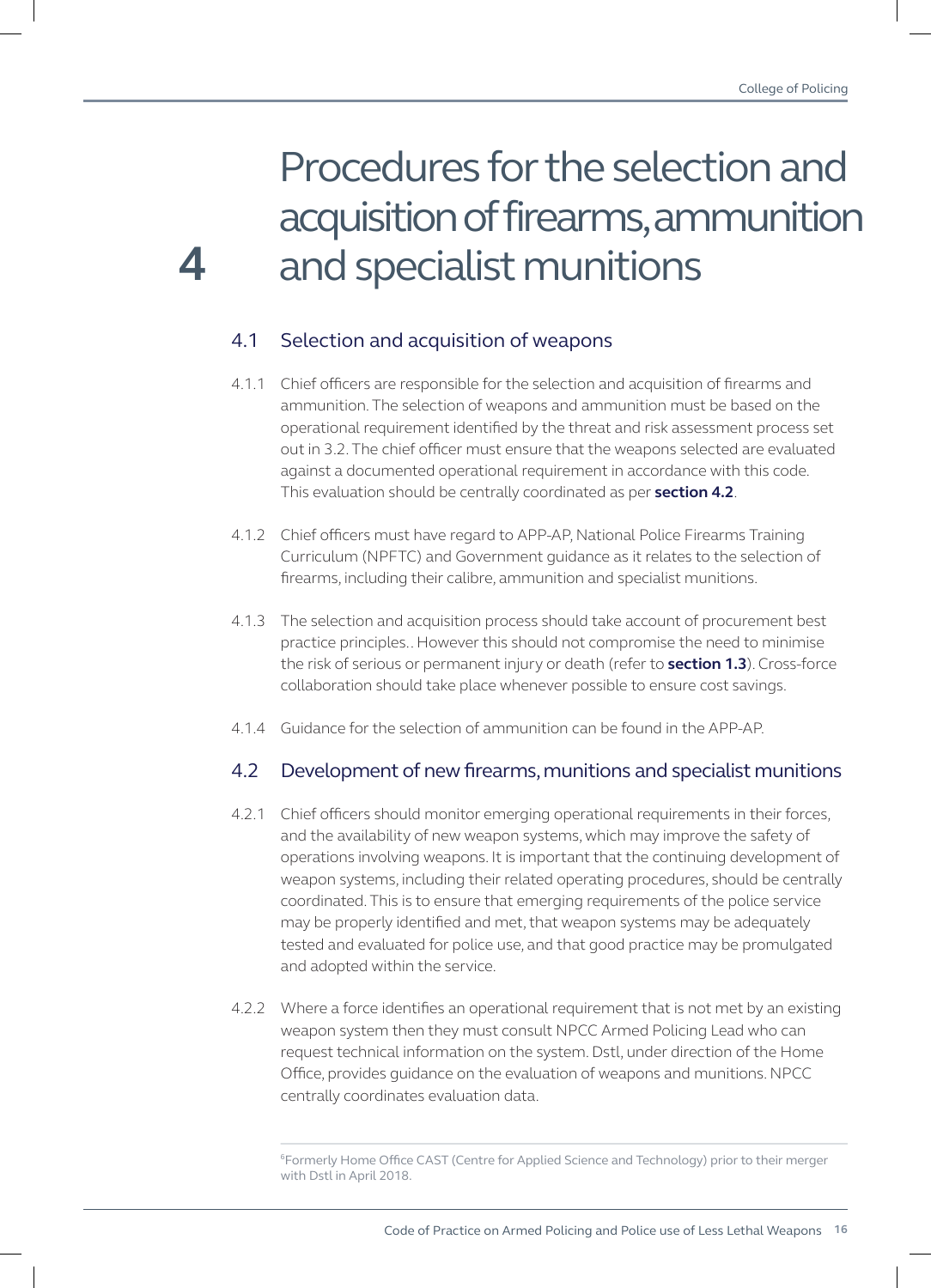- 4.2.3 When chief officers identify a requirement to introduce any new type of firearm, ammunition or specialist munition they must ensure that the operational requirement is documented and the new weapon system is adequately tested against these requirements before it is introduced.
- 4.2.4 For any ammunition to be used operationally by the police it must be recommended by Dstl, having been assessed against the documented operational requirement and have been:
	- evaluated by Dstl in respect of its characteristics and ability to meet the defined operational requirement OR
	- n have identical or superior characteristics to ammunition which has been evaluated and recommended by Dstl or other Home Office approved body.

#### 4.3 Availability of approved firearms, ammunitions and specialist munitions

- 4.3.1 Chief officers of police must ensure that their officers who are authorised to use firearms and specialist munitions are equipped and trained in accordance with this code.
- 4.3.2 The training for and operational use of such weapons must follow any specific guidance relating to the use of each weapon as set out in section 6 and according to the National Police Firearms Training Curriculum (NPFTC) and APP-AP.

#### 4.4 Issue of weapons to competent officers

4.4.1 Firearms and specialist munitions must be issued only to officers assessed as competent to use them in accordance with the training and assessment procedures in **section 6**.

#### 4.5 Approval of specialist munitions

4.5.1 Where specialist munitions achieve their intended purpose through a physical effect on an individual(s) they will also require appropriate medical evaluation and must be considered for approval by the Home Office. Where this is the case, the approval process will be aligned with the approval process for less lethal weapons. Refer to **section 5** for detail of the approval process.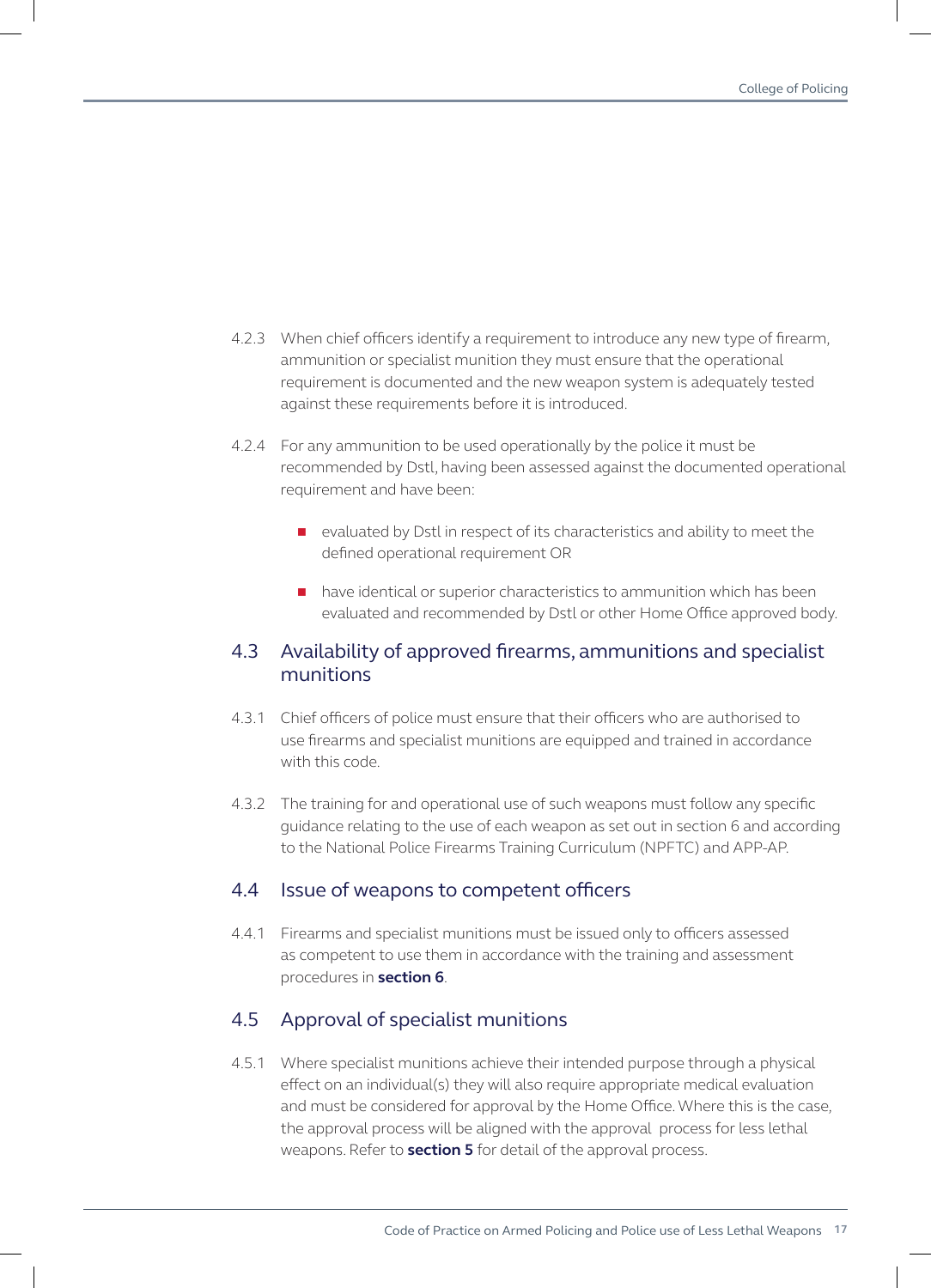## Development and the approval of less lethal **5** weapons by the Home Office

#### 5.1 Strategic principles

- 5.1.1 The Home Office and the national police lead for less lethal weapons should monitor the continuing research into, and the development of, acceptable and effective less lethal weapon systems in response to an evolving operational requirement and capability gaps.
- 5.1.2 The strategic objective of the development of new weapon systems is to provide police officers with less lethal tactical options which will:
	- n reduce the reliance on conventional firearms and ammunition
	- allow police officers to achieve a lawful objective when the force used is reasonable and proportionate in the circumstances.
- 5.1.3 New less lethal weapon systems and significant changes to pre-approved less lethal weapons systems will require approval by the Home Office before they can be used by police forces in England and Wales. This approval process is required because of the unique risks and societal implications that apply to use of less lethal weapons, including the careful balance that needs to be struck between them being as effective as possible while also minimising risk of serious or permanent injury or death. All changes to less lethal weapons must be referred to the national policing lead and the Home Office for consideration.
- 5.1.4 Where approval is required by the Home Office, the Home Office will determine on a case by case basis whether the decision is made by the Secretary of State for the Home Department or a delegated Home Office authority as appropriate.
- 5.1.5 As part of the approval, evaluation and assessment process for such weapons the following must be considered, and will include, where appropriate:
	- a needs analysis
	- determination of operational requirement
	- n independent (of the manufacturer) technical and medical assessment (to include capability, limitations effect and lethality)
	- **n** operational performance trials.

The approval process will take into account relevant strategic, ethical, operational and societal issues.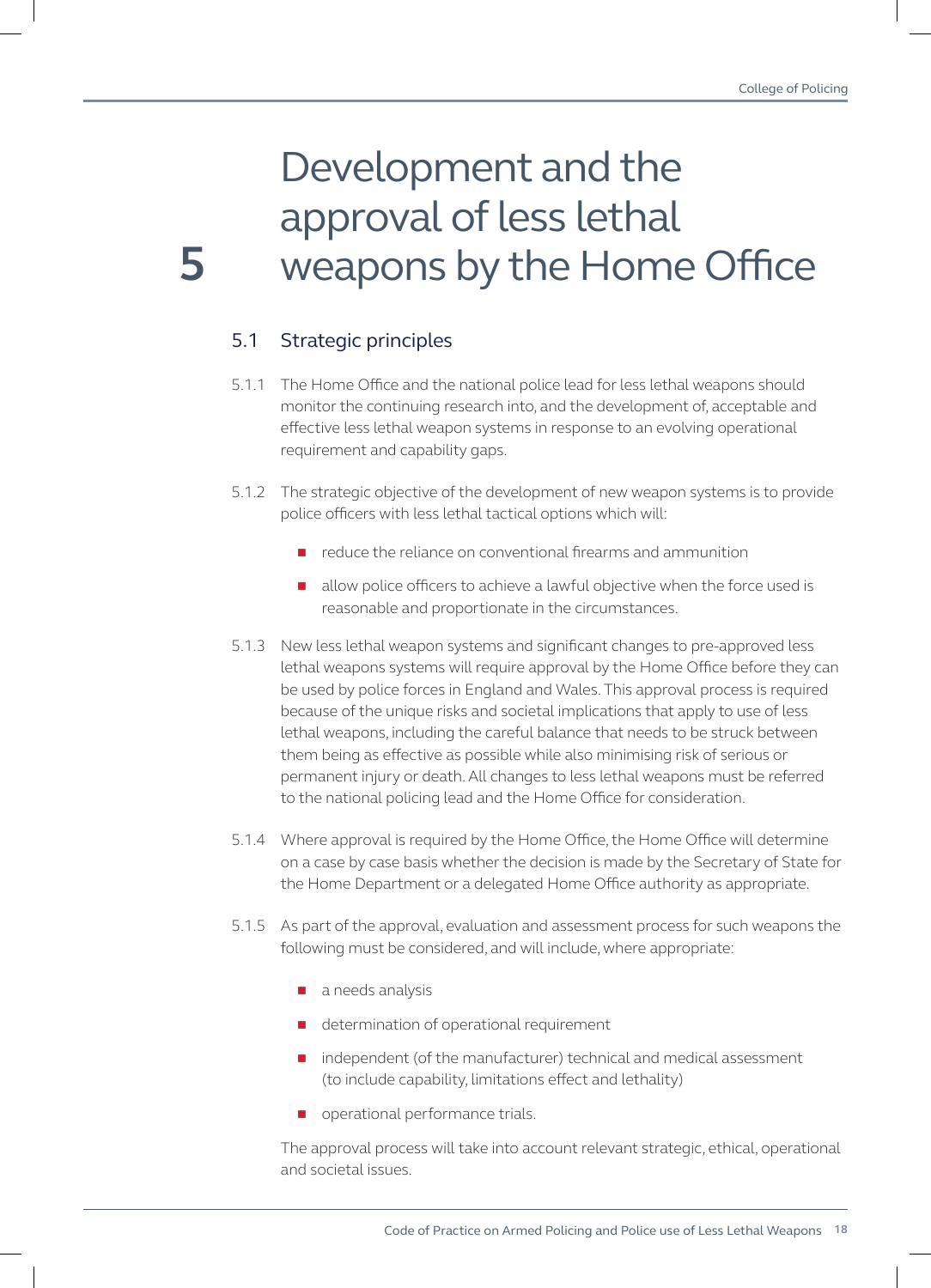- 5.1.6 The threshold for requiring Home Office approval will be met when:
	- $\Box$  a new weapons system which has no precedent of use by law enforcement in England and Wales – meets the definition of a **less lethal weapon** (or certain specialist munitions)
	- a significant change (technical, physical or usage) is made to an approved less lethal weapon (or certain specialist munitions)
	- $\blacksquare$  a new weapons system, or a change to an approved weapons system, represents a potential change to the UK model of policing by consent.
- 5.1.7 Where there is any doubt whether the need for Home Office approval applies to a less lethal weapon system (or certain specialist munitions), or changes to a less lethal weapon system (or certain specialist munitions), it must be referred to the Home Office and the relevant NPCC lead for consideration. The decision on whether Home Office approval is required will be made on a case by case basis by the Home Office following consultation with relevant parties.
- 5.1.8 Where this threshold is not met, the Home Office will notify the NPCC as such, and the decision on approval may be undertaken by the NPCC, taking into account factors as set out in **paragraph 5.1.6**.
- 5.1.9 As set out in the APP-AP, chief officers must not use new less lethal weapons except in accordance with this code.

#### 5.2 The process for Home Office approval of less lethal weapon systems

- 5.2.1 Chief officers must monitor:
	- **n** emerging capability gaps in their forces, by means of the strategic threat and risk assessment process
	- $\blacksquare$  in cooperation with each other and the relevant national policing lead, the availability of new less lethal weapon systems which may improve the safety of operations.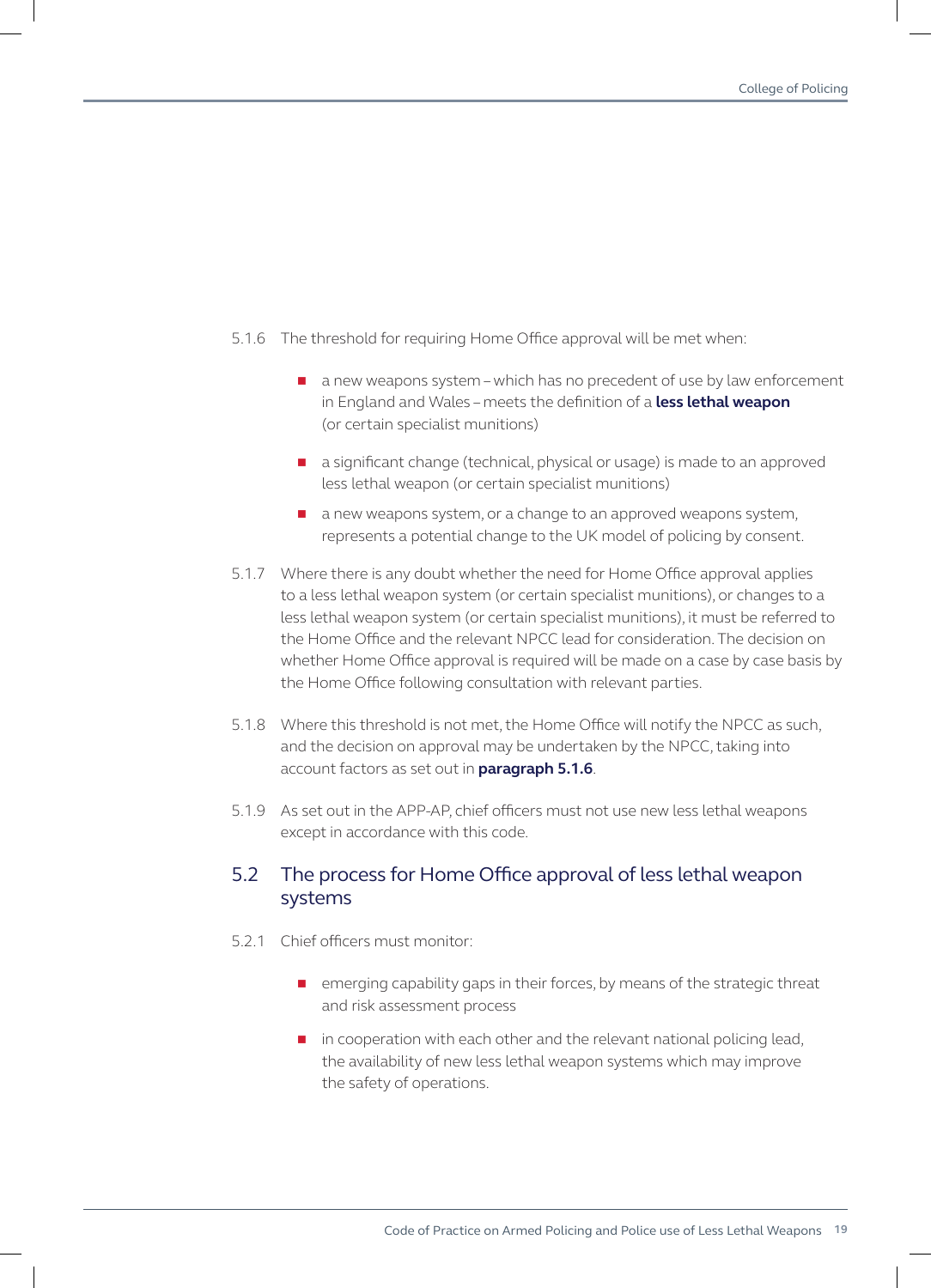- 5.2.2 When a new less lethal weapon (or certain specialist munitions) is identified which requires Home Office approval, the Home Office will provide police with guidance on the information (as set out in **paragraph 5.1.6**) required to demonstrate its suitability for use by police forces in England and Wales.
- 5.2.3 The Home Office will then commission independent technical and medical advice to assess the technical characteristics and medical implications associated with the weapon system's use. The Home Office will take into account all relevant information and make a decision on approval.
- 5.2.4 A similar process will take place to allow the Home Office to consider the approval of a significant technical, physical or usage change to a pre-approved less lethal weapon (or certain specialist munitions).

#### 5.3 The acquisition and use of less lethal weapons

- 5.3.1 Chief officers will be responsible for the acquisition of less lethal weapons (which have already been approved through the NPCC/Home Office process) for use in their force areas, on the basis of the threat and risk assessment processes referred to at **section 3.2** above.
- 5.3.2 Appropriate chief officers should consider procurement best practice when acquiring less lethal weapons. However this should not compromise the need to minimise the risk of serious or permanent injury or death (refer to **section 1.3**). Cross-force collaboration should take place whenever possible to ensure cost savings.
- 5.3.3 Chief officers may also have less lethal weapons undergoing trial or evaluation available as part of the national approval process detailed at **section 5.2**. In such cases, and in adherence to the clear criteria and parameters that will have been issued by the Home Office to chief officers of designated trial forces, they may authorise deployment of such weapons in accordance with any related guidance for use.
- 5.3.4 Chief officers must ensure that only officers who are specially trained in accordance with this code may use less lethal weapons.
- 5.3.5 The training for and operational use of such weapons should follow relevant training curriculum and APP-AP guidance relating to the use of each weapon.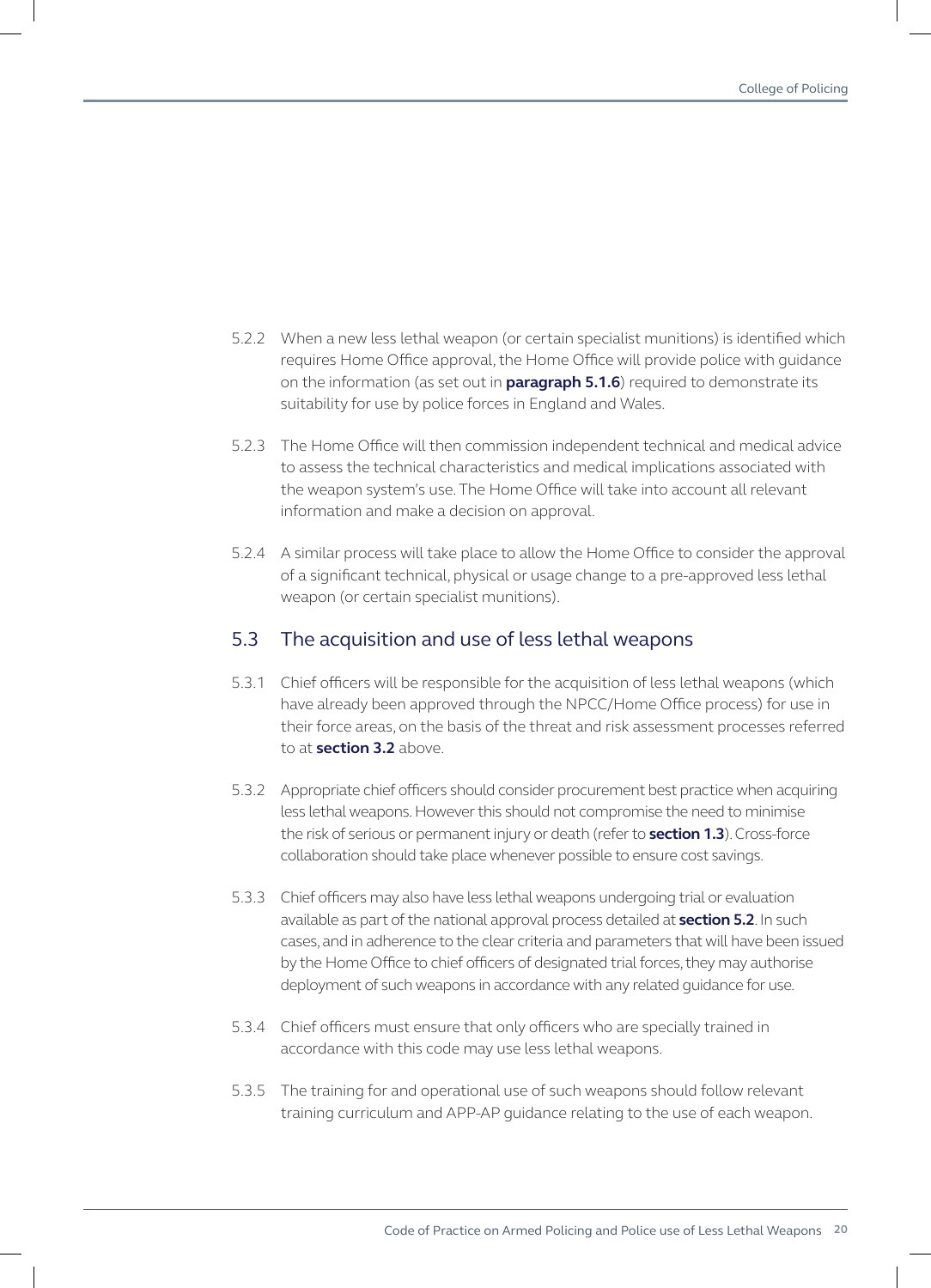## Selection, training and **6** accreditation of officers

#### 6.1 Chief firearms instructor

6.1.1 For the purpose of maintaining standards in training the firearms portfolio holder must appoint a competent person as chief firearms instructor (CFI). The CFI is responsible for the delivery of the annual firearms training plan to meet the capability and capacity requirements identified by the APSTRA (refer to **section 3.2**).

#### 6.2 Selection, training and maintaining competence

- 6.2.1 Chief officers of police must arrange the selection and training of officers:
	- to use weapons covered by this code
	- $\Box$  to provide tactical advice for operations involving such weapons
	- to command the deployment of armed officers
	- to perform the role of Post Incident Manager and Appointed Officer.
- 6.2.2 Chief officers must ensure that the selection, training and accreditation of officers identified by this code meets the requirements of the NPFTC, APP-AP and the College of Policing licensing standards.
- 6.2.3 Where an officer maintains competence to the common standards identified in the relevant national role profile within the NPFTC and any additional APSTRA based requirements, they may be authorised for operational deployment with weapons covered by this code. While the College of Policing is responsible for setting the relevant standards, it is for forces to authorise such operational deployment.
- 6.2.4 A commander's, tactical advisor's and post incident manager's occupational competence should be formally approved by the firearms portfolio holder. The decision to deploy them operationally in that role will be one for the nominated force chief officer (responsibility for training and operational deployment may or may not be the same portfolio holder).

#### 6.3 Record keeping

6.3.1 Chief officers should ensure that their force maintains accurate and auditable records of evaluation, selection, training and accreditation of all officers and staff in all roles identified in this code. Such record keeping will inform the accreditation process of an officer's licence to practise.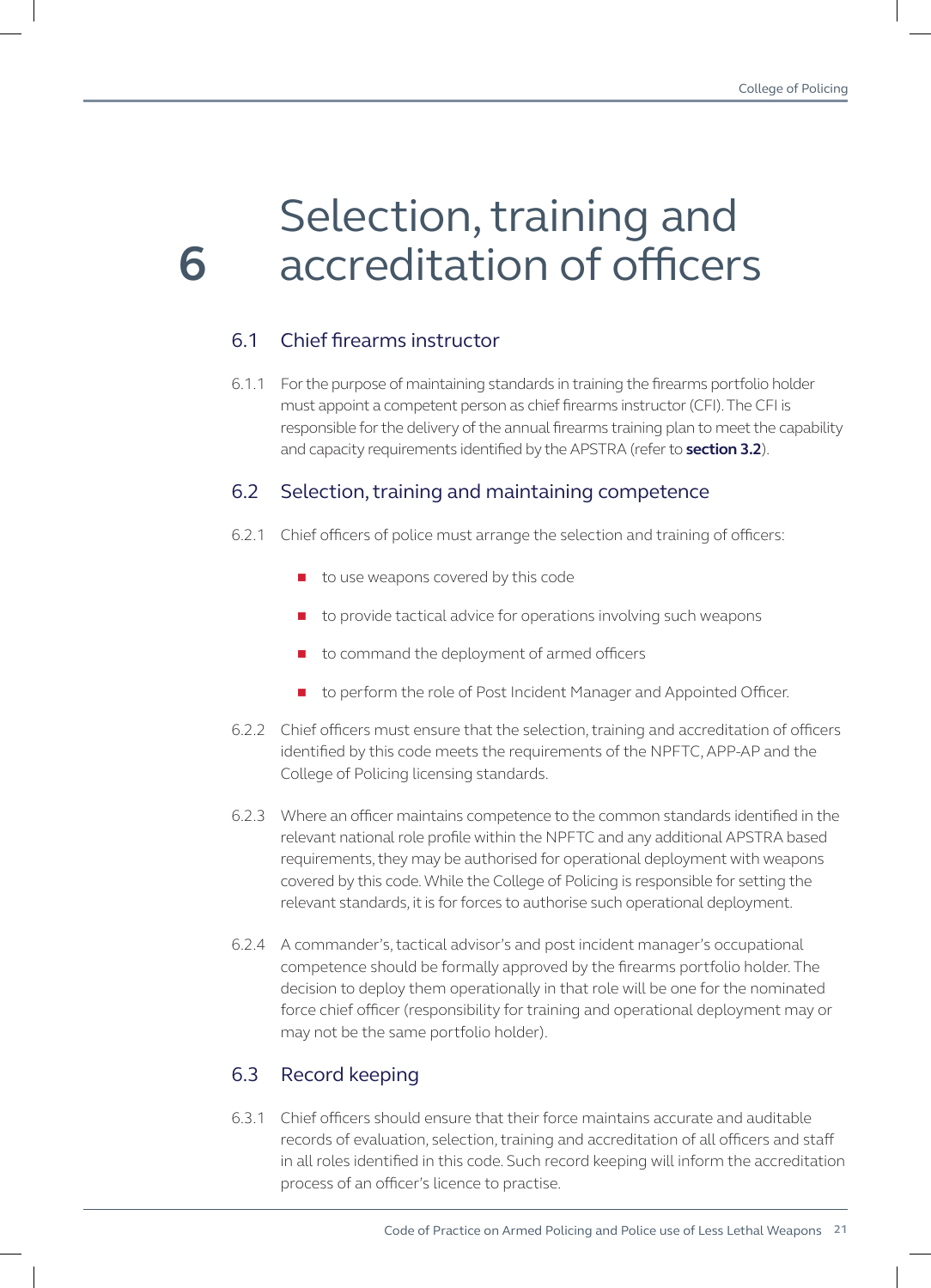#### 6.4 Training to common national standards

6.4.1 Training in accordance with the NPFTC not only ensures the maintenance of consistent standards, but also facilitates interoperability. For this purpose the NPFTC will define standards of competence for officers and staff identified in this code.

#### 6.5 Joint training and exercising

- 6.5.1 In order to test local and regional response plans and protocols in terms of effectiveness and interoperability, forces should maintain a regular programme of exercising. This programme should be documented within the annual firearms training plan (refer to section **6.1.1**) and may include:
	- $\blacksquare$  joint training with other forces
	- $\blacksquare$  live and table top exercising within force, with other forces, military and emergency service partners.

#### 6.6 Development of curriculum

6.6.1 The body responsible for the development and management of curriculum content is the College of Policing, or any successor body designated by the Secretary of State.

#### 6.7 Development and approval of new tactics

- 6.7.1 The development of tactics is centrally coordinated in the interests of consistency and interoperability by the College of Policing. Forces and agencies should only develop alternative tactics in consultation with the College of Policing.
- 6.7.2 Where forces identify issues with existing tactics or procedures, in either operations or training, they should consult with the College of Policing so that such tactics or procedures may be reviewed.

#### 6.8 Awareness training on armed policing and less lethal weapons

6.8.1 Chief officers must ensure that all operationally deployed officers and police staff receive awareness training on their role within armed policing and LLWs deployments, and all associated implications.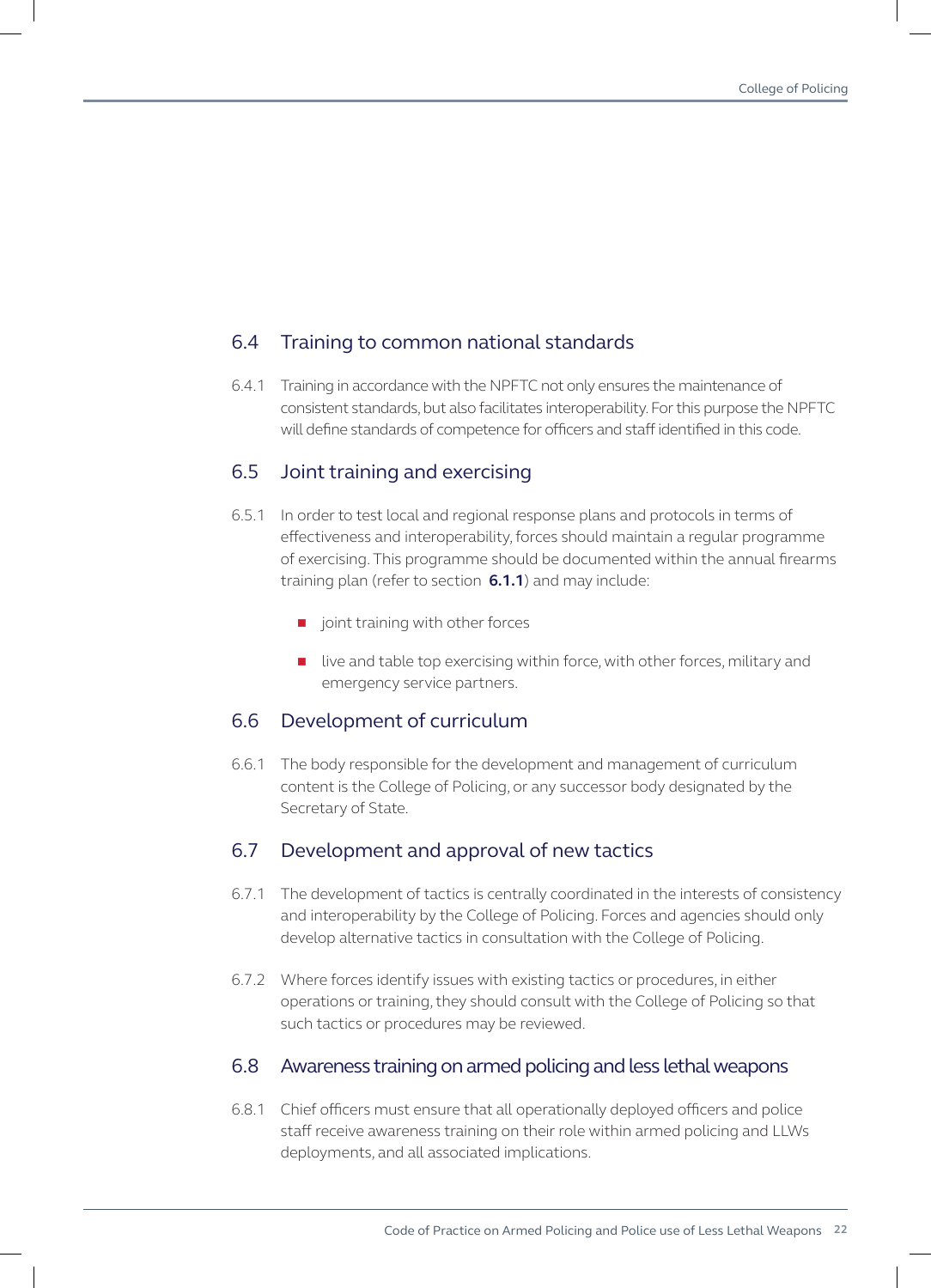## Post-deployment **7** procedures

#### 7.1 Accountability

- 7.1.1 In order to maintain public confidence the police service must remain accountable. Chief officers should recognise the value of independent scrutiny in holding the police service to account and identifying operational and organisational learning.
- 7.1.2 Post-deployment procedures are designed to ensure that all armed and less lethal weapon deployments, irrespective of whether weapons have been discharged, are conducted in a manner which:
	- **n** ensures the integrity of the legal process in respect of police action, persons arrested or evidential material seized
	- $\blacksquare$  enables follow-up action related to any ongoing crime
	- identifies any operational or safety-critical issues in respect of procedures, training, weapons or equipment used
	- **n** ensures individual, team and organisational learning takes place and is addressed both locally and nationally as appropriate.
- 7.1.3 Chief officers should ensure that there is a debriefing mechanism in place, following an authorisation to deploy armed officers or any use of force that results in a death or serious injury, in order to identify operational learning. The debriefing process should be scalable depending on the significance and consequence of the event.

#### 7.2 Post-incident investigations

- 7.2.1 The term post-incident describes the period following the discharge or use of a weapon covered by this code by the police, where an investigation into police action is to be conducted. As with post-deployment procedures, these are also scalable.
- 7.2.2 Post-incident investigations will commence in all situations where there has been a discharge of a weapon by the police (including those involving a conventional firearm or less lethal weapon), whether intentional or unintentional, which has or may have:
	- **n** resulted in death or serious injury (these will be subject to mandatory referral to the Independant Investigatory Authority (IIA))
	- $\blacksquare$  revealed failings in command or supervision
	- caused danger to officers or the public.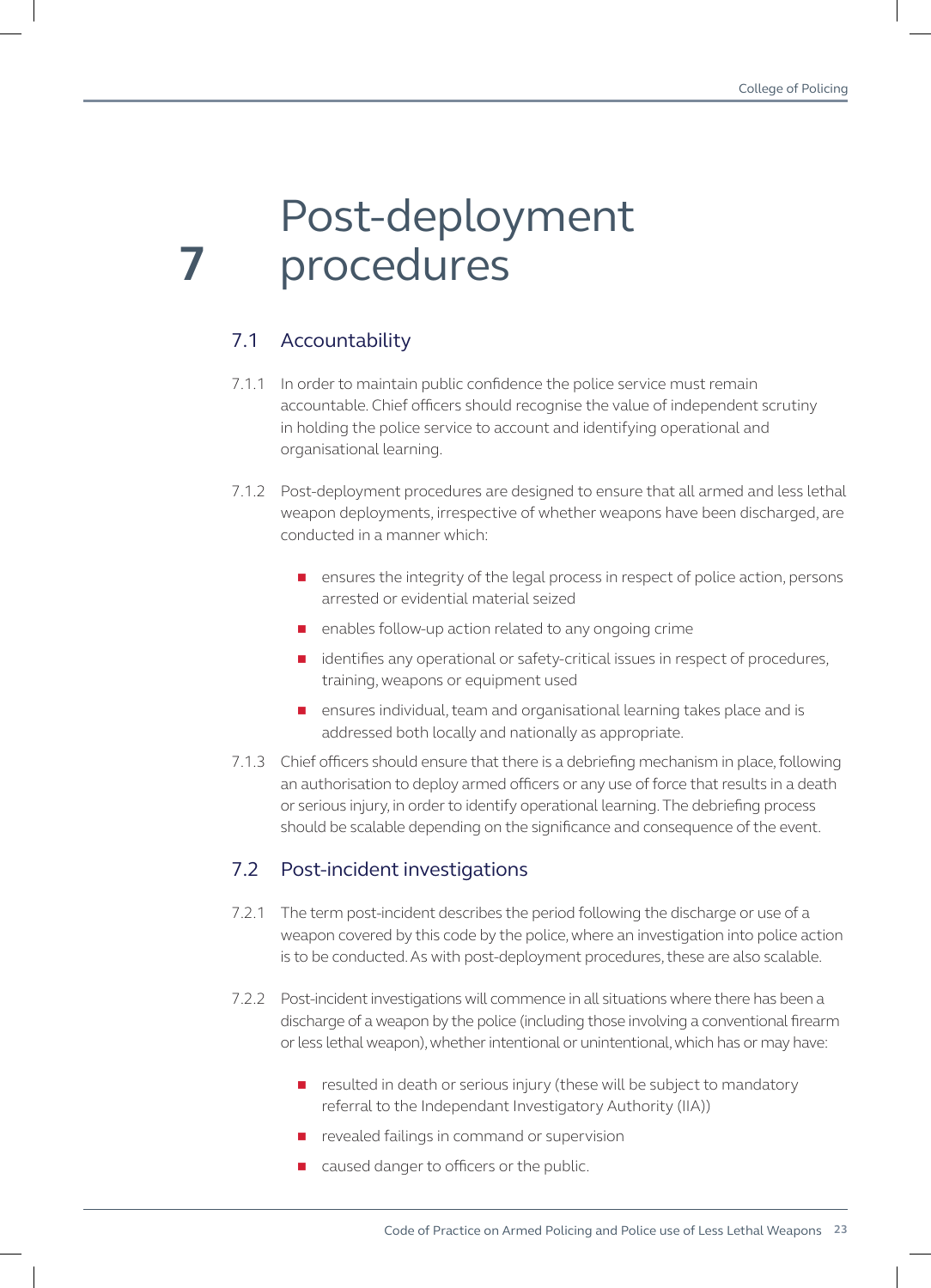- 7.2.2 The **[European Convention on Human Rights \(ECHR\) article 2](https://www.echr.coe.int/Documents/Convention_ENG.pdf#page=2)** imposes a duty on the state to conduct an effective official investigation when individuals have been killed (or in some cases seriously injured) as a result of the use of force by the police.
- 7.2.3 The essential purposes of an article 2 investigation are:
	- to secure the effective implementation of domestic laws which protect the right to life
	- n in those cases involving state agents, to ensure their accountability for deaths occurring under their responsibility.

The investigation must be capable of leading to a determination of whether the force used was or was not justified in the circumstances, and to the identification and punishment of those responsible in appropriate cases.

- 7.2.4 Chief officers should ensure that operating protocols exist within their forces defining the action to be taken to ensure that APP-AP and other statutory guidance can be applied. These protocols should include the:
	- n management of the incident scene, preservation of evidence and continuity of command until responsibility for the investigation is transferred to the IIA
	- identification of suitable venues for the post incident procedures to be conducted
	- $\Box$  provision of post incident managers and appointed officers
	- n hand-over to the Independent Investigatory Authority (IIA) where necessary
	- n maintain the integrity of witness evidence, including the provision of accounts by key police witnesses
	- $\blacksquare$  return of officers, where appropriate, to operational duties
	- identification of welfare arrangements including longer term arrangements for the management and welfare of officers and other staff concerned and their families where appropriate.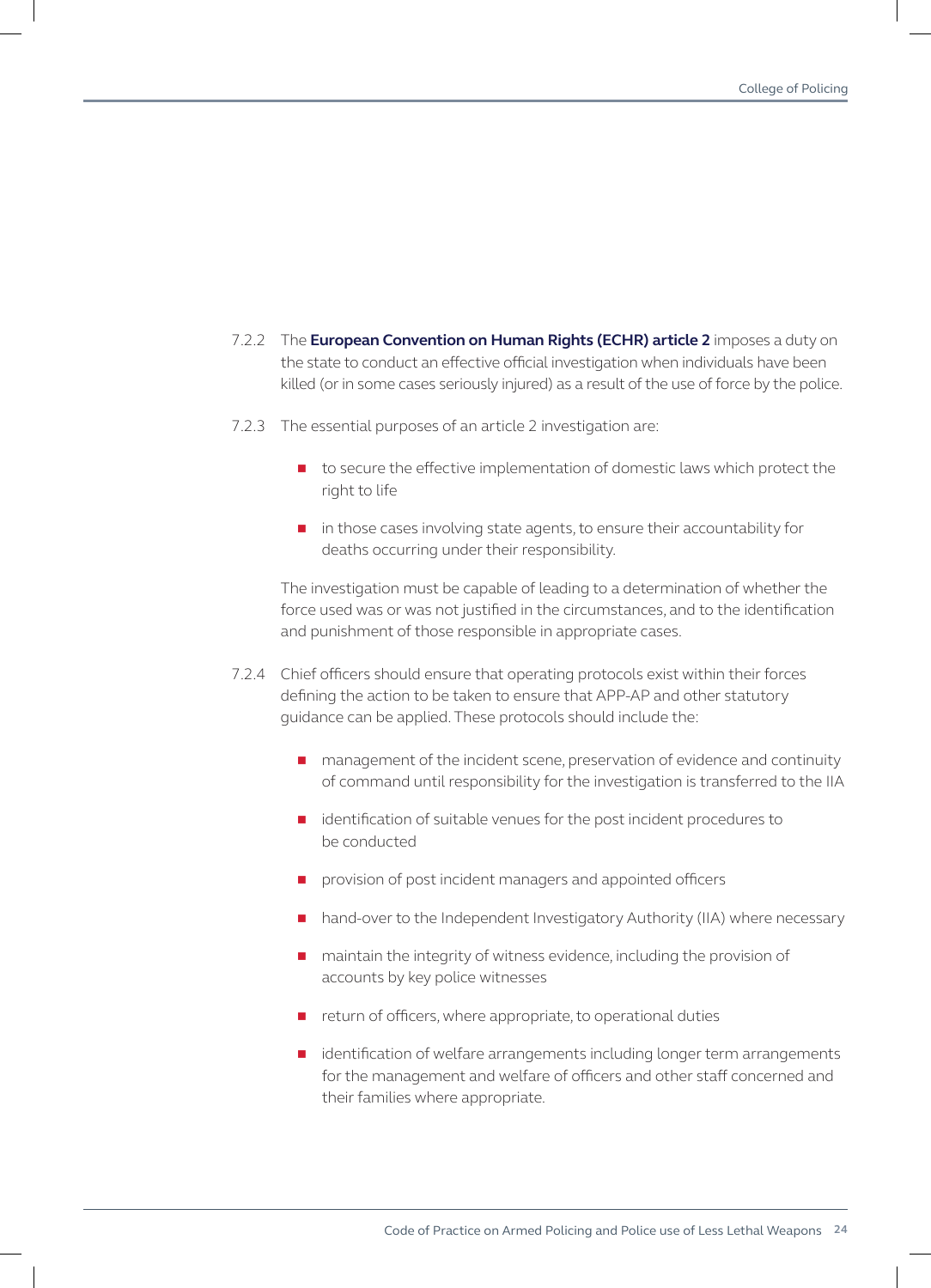#### 7.3 Role of Independent Investigatory Authority

- 7.3.1 In the case of death or serious injury, and in other cases to be defined by regulations made by the Secretary of State, referral to the IIA is mandatory. But chief officers should also consult the IIA:
	- $\blacksquare$  where required to do so by any quidance issued by the IIA
	- $\blacksquare$  in any case where the weapon used was under trial or evaluation as provided for at **paragraph 5.3.3**
	- n in any other case on a voluntary basis where the gravity of the incident or its special circumstances, including the reaction of the local community, requires consideration of a formal investigation.
- 7.3.2 When considering an investigation connected with police use of weapons covered by this code, chief officers should consult the IIA to enable the IIA to determine, in accordance with Part 3 of Schedule 3 to the Police Reform Act 2002, whether such investigation is necessary and, if so, the form which the investigation will take.

#### 7.4 Community impact

- 7.4.1 Chief officers should ensure that the need for community impact assessment is considered where weapons covered by this code are deployed (See **paragraph 3.4.6**). In a post-incident context the community impact assessment should take particular account of affected families, relatives or close friends of any persons who may be involved. It should also take account of the potential to compromise the investigation.
- 7.4.2 There should be early consideration of the involvement of family liaison officers, and of the need to keep relevant individuals informed.
- 7.4.3 The chief officer should consider the involvement of community representatives as part of post-incident procedures or any subsequent investigation or review.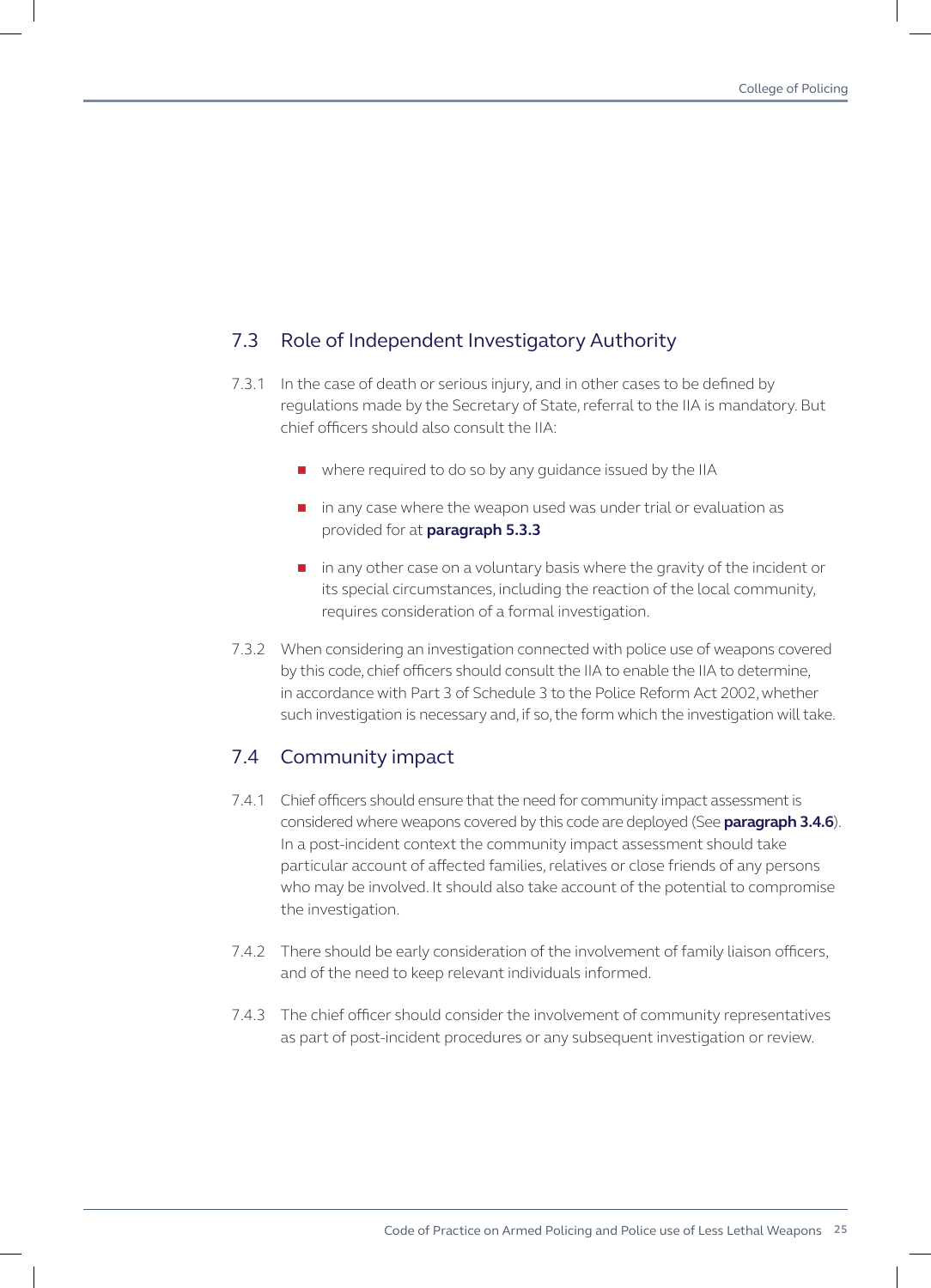# **8** Promulgation of learning

#### 8.1 Promulgation of good practice

- 8.1.1 The police service should seek continuous development through the assessment of police practices relating to armed policing and less lethal weapons. Such developments should be made available throughout the police service, including to those responsible at national level for evaluation and approval of weapons, tactics and training procedures.
- 8.1.2 For that purpose, chief officers must arrange a review or debrief following any operation where there is any reason to believe that such a review might identify improvements in procedures within the same force or in other forces.
- 8.1.3 Chief officers must ensure that the College of Policing and NPCC are informed where issues are identified that may have implications for:
	- $\blacksquare$  other forces
	- Authorised Professional Practice
	- **n** the NPFTC.

This is particularly important for safety critical issues.

- 8.1.4 The police service should ensure that arrangements are in place to capture learning and recommendations relevant to armed policing (including relevant learning from the military and other countries). This should include a mechanism to ensure central coordination of learning, consideration of recommendations and maintaining an audit of the police service's response.
- 8.1.5 Operational learning and debriefing should inform the APSTRA process.

#### 8.2 Safety critical incidents in training

- 8.2.1 Where an incident occurs in training that that may have safety implications for:
	- n other forces
	- Authorised Professional Practice
	- the NPFTC.

Chief officers should ensure that the College of Policing and relevant national policing leads are informed. Where there is doubt to whether an incident has such implications the College of Policing should be consulted.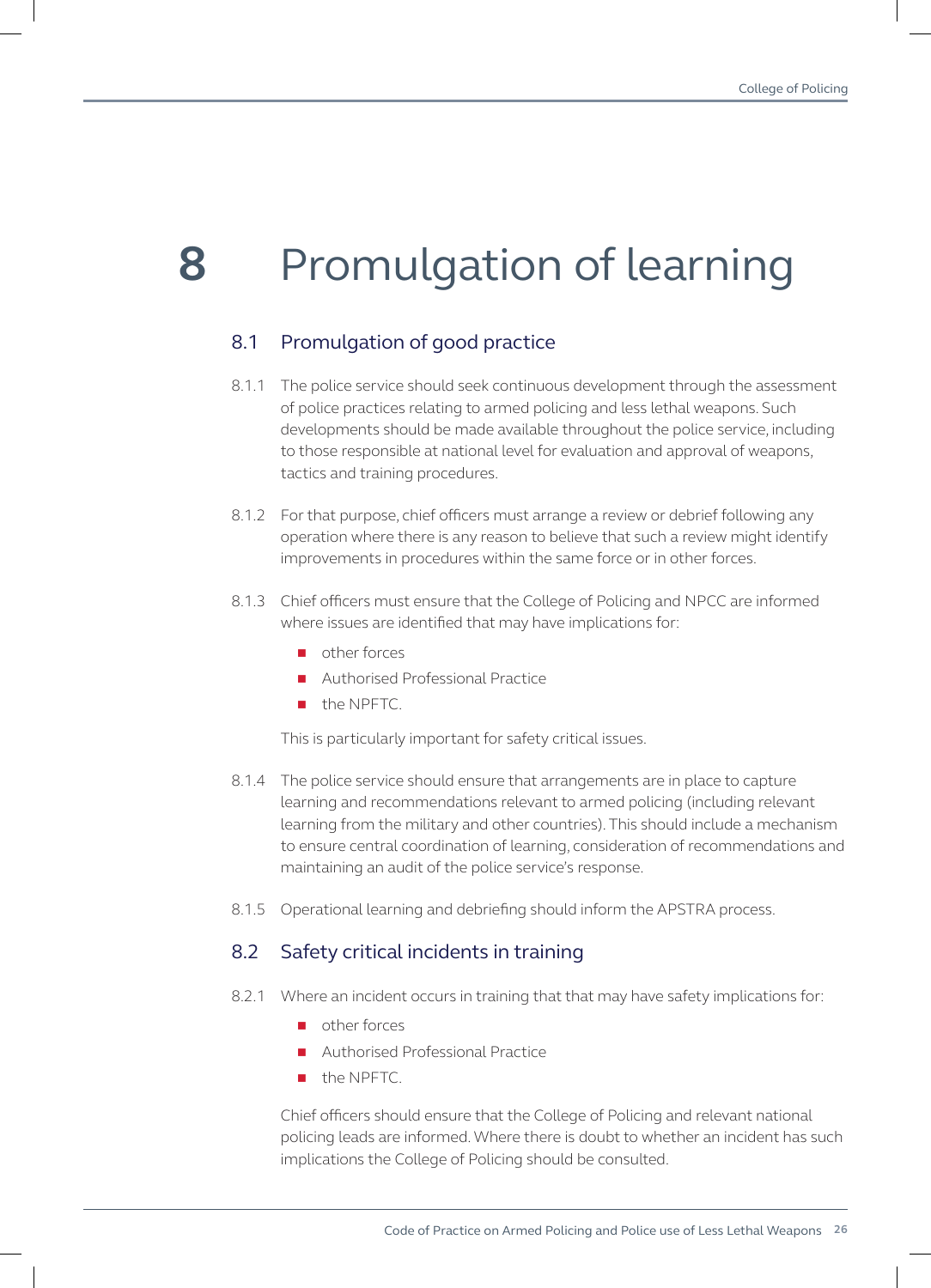### Maintenance, storage and accounting of weapons and **9** munitions

#### 9.1 Procedures

- 9.1.1 In order that weapons and munitions can be stored, used safely and appropriately audited, chief officers must ensure that procedures are in place for the following:
	- Routine maintenance and inspection regimes by a competent person.
	- **n** Quarantining and labelling of unserviceable weapons, ammunition and specialist munitions.
	- **n** Inspection, testing and repair of weapons, subject to quarantine, by a competent person.
	- **n** Destruction, withdrawal, replacement, or confinement to non-operational use of weapons that are unserviceable.
	- $\blacksquare$  Regular auditing of weapons, ammunition and specialist munitions.
	- Auditable records of the above.

#### 9.2 Fault reporting

9.2.1 Chief officers should ensure procedures exist for the reporting of failures or defects of munitions and weapons to Dstl. NAP and Dstl will be responsible for advising on the technical investigation of such matters.

#### 9.3 Storage

9.3.1 Chief officers must ensure that there are secure armoury facilities for storing firearms, less lethal weapons and munitions held for operational and training purposes.

#### 9.4 Auditing and accounting

9.4.1 The system of accounting for firearms, specialist munitions, less lethal weapons and ammunition must provide an audit trail for the issue, movement and return of weapons, and of the issue, return and use of ammunition.